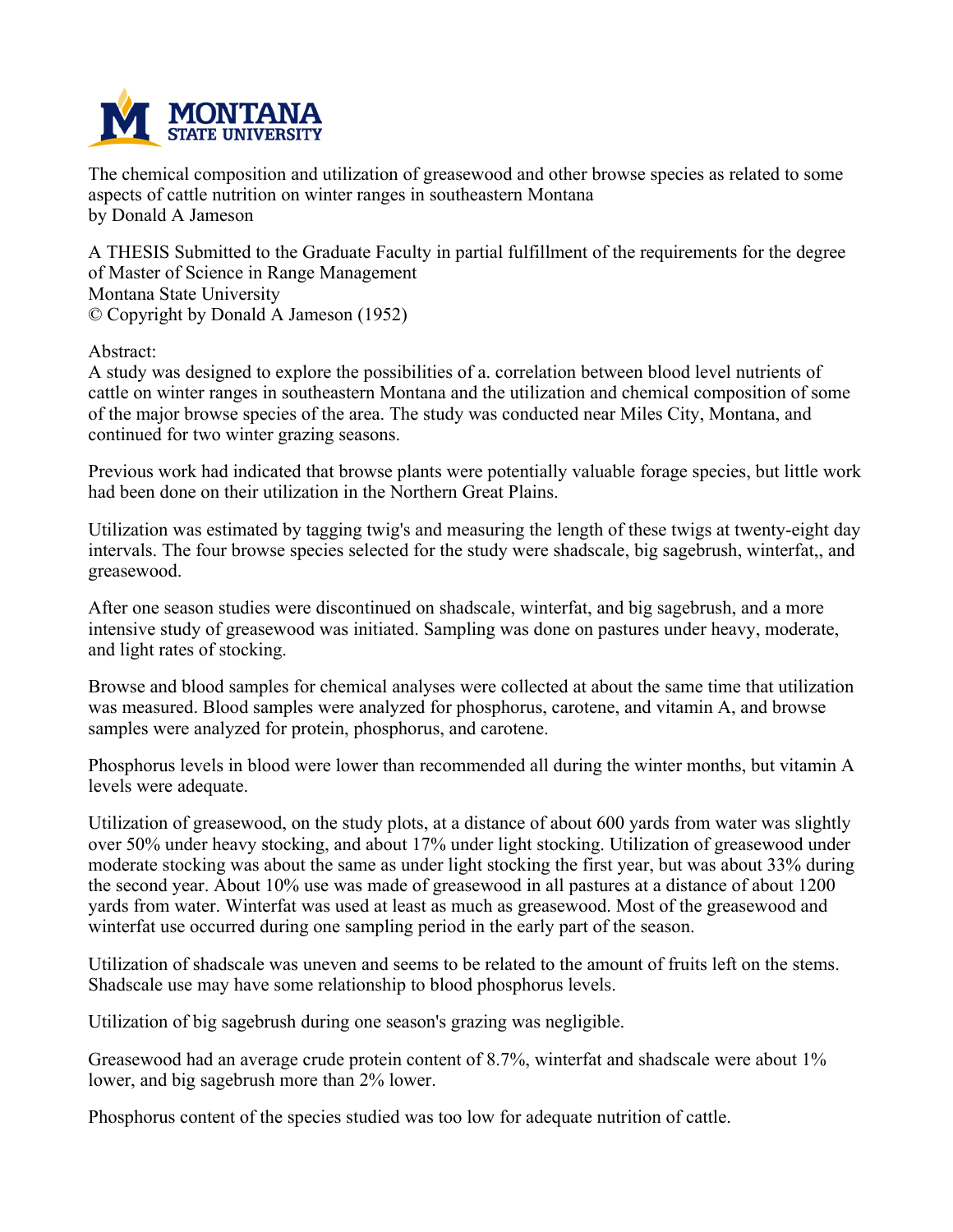**Carotene in all species increased sharply during January of each year, and then dropped to the lowest point of the year just before growth began in the spring. Carotene content was adequate for proper cattle nutrition for most of the winter season.**

**During the second year, in addition to the analyses of protein, phosphorus, and carotene, greasewood was analyzed for moisture, ether extract, ash, crude fiber, calcium, magnesium, potassium, sodium, lignin, and chlorine. A high sodium content of the samples may have been partly responsible for the rather low salt consumption by the experimental cattle.**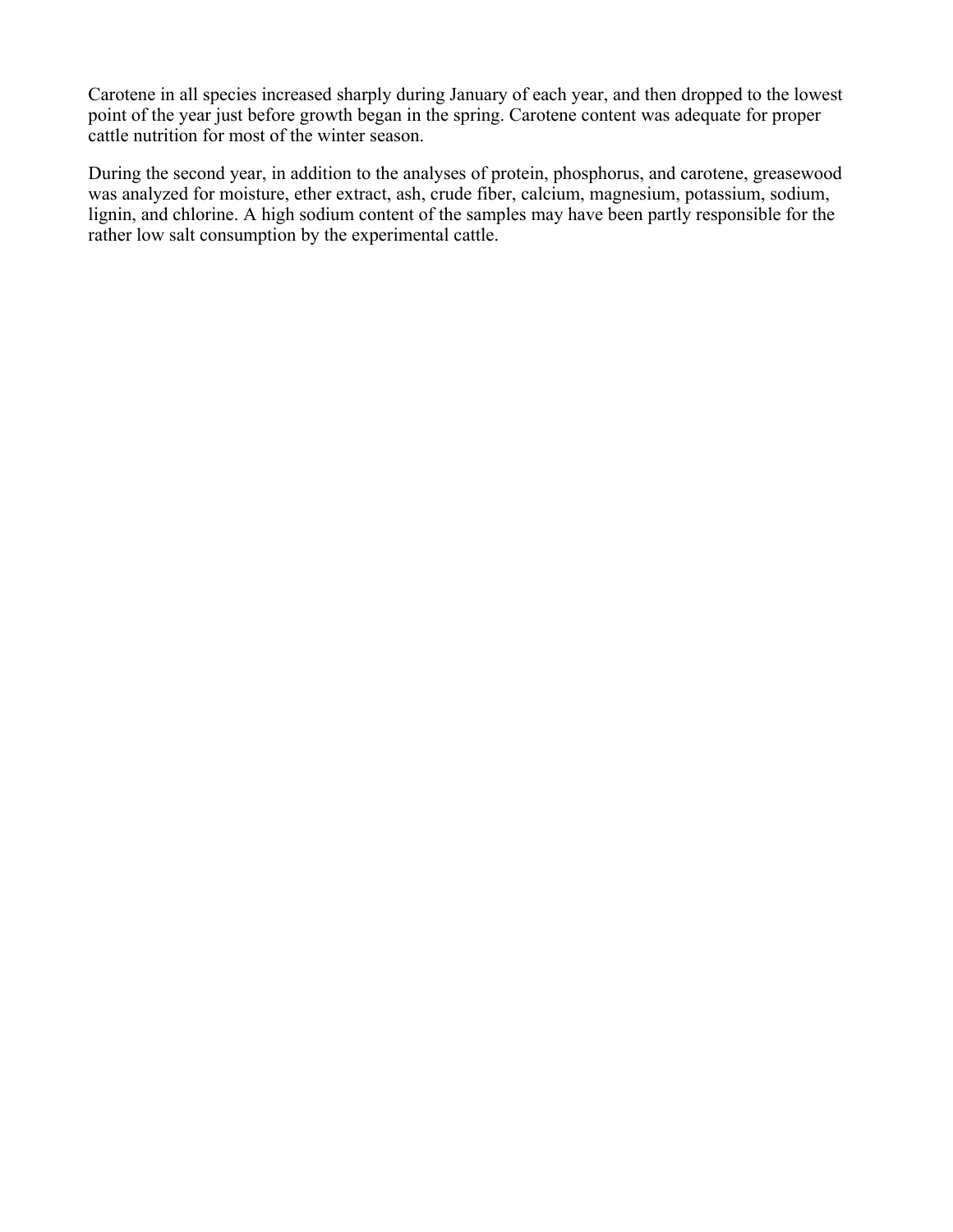### THE CHEMICAL COMPOSITION AND UTILIZATION OF GREASEWOOD AND OTHER BROWSE SPECIES AS RELATED TO SOME ASPECTS OF CATTLE NUTRITION ON WINTER RANGES IN SOUTHEASTERN MONTANA

by

DONALD A. JAMESON

A THESIS

Submitted to the Graduate Faculty

in

partial fulfillment of the requirements

for the degree of

Master of Science in Range Management

at

Montana State College

Approved:

Head, Major Department

e

Chairman, Examining Committee

Graduate Division éán,

> Bozeman, Montana June, 1952

**SUPMINE STREET** 

 $\bar{m}_{\mathcal{PQ}|_{\mathcal{U}}}$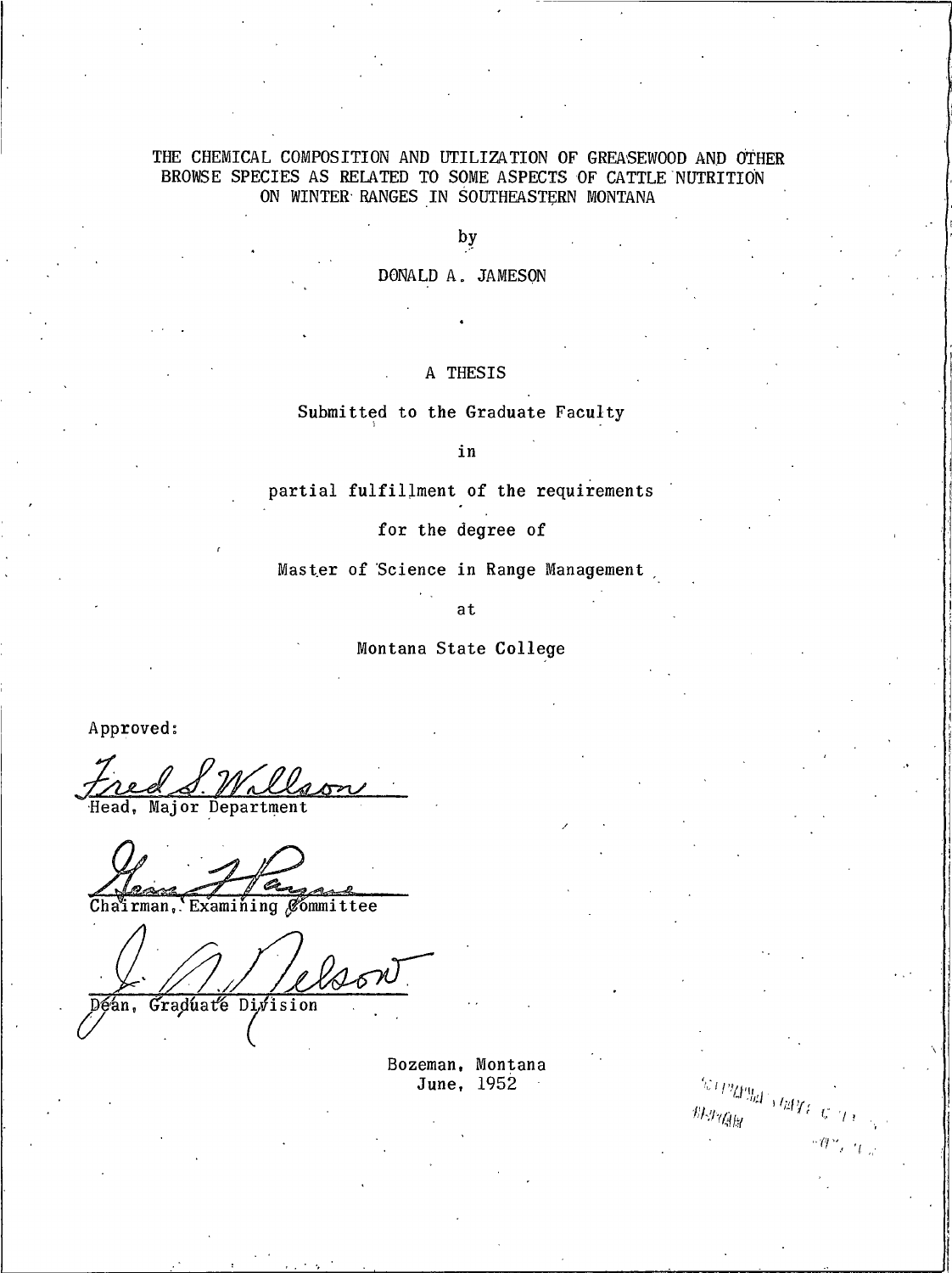$N378$  $J238c$ <br>Cop. 2

#### **ACKNOWLEDGEMENTS**

 $-2-$ 

The author wishes to take this opportunity to express his sincere appreciation to the following:

To Mr. Gene F. Payne and Dr. Farrel A. Branson of the Range Management Department of Montana State College. Mr. Payne assisted with the planning, experimentation, and write-up of the entire project. Although Dr. Branson was in no way connected with the project, he contributed his assistance and advice freely whenever it was needed.

To Dr. Hadleigh Marsh and other members of the Veterinary Research Laboratory for the analyses of blood nutrients. Dr. Marsh was especially helpful with his instructions on the collection of blood samples and his advice and cooperation throughout the project.

To Mr. L. R. Short and Mr. E. J. Woolfolk of the U. S. Forest Service for their helpful suggestions on the design of the experiment, and to Mr. Short for his advice and cooperation throughout the project.

To the entire staff of the U.S. Range Livestock Experiment Station, without whose cooperation and assistance the field work connected with the project would have been impossible.

To Dr. Leon Johnson and the other members of the Chemistry Research Laboratory for the analyses of the browse samples.

To Dr. E. R. Hehn of the Agronomy Department of Montana State College for his advice and assistance with the statistical analyses of the data.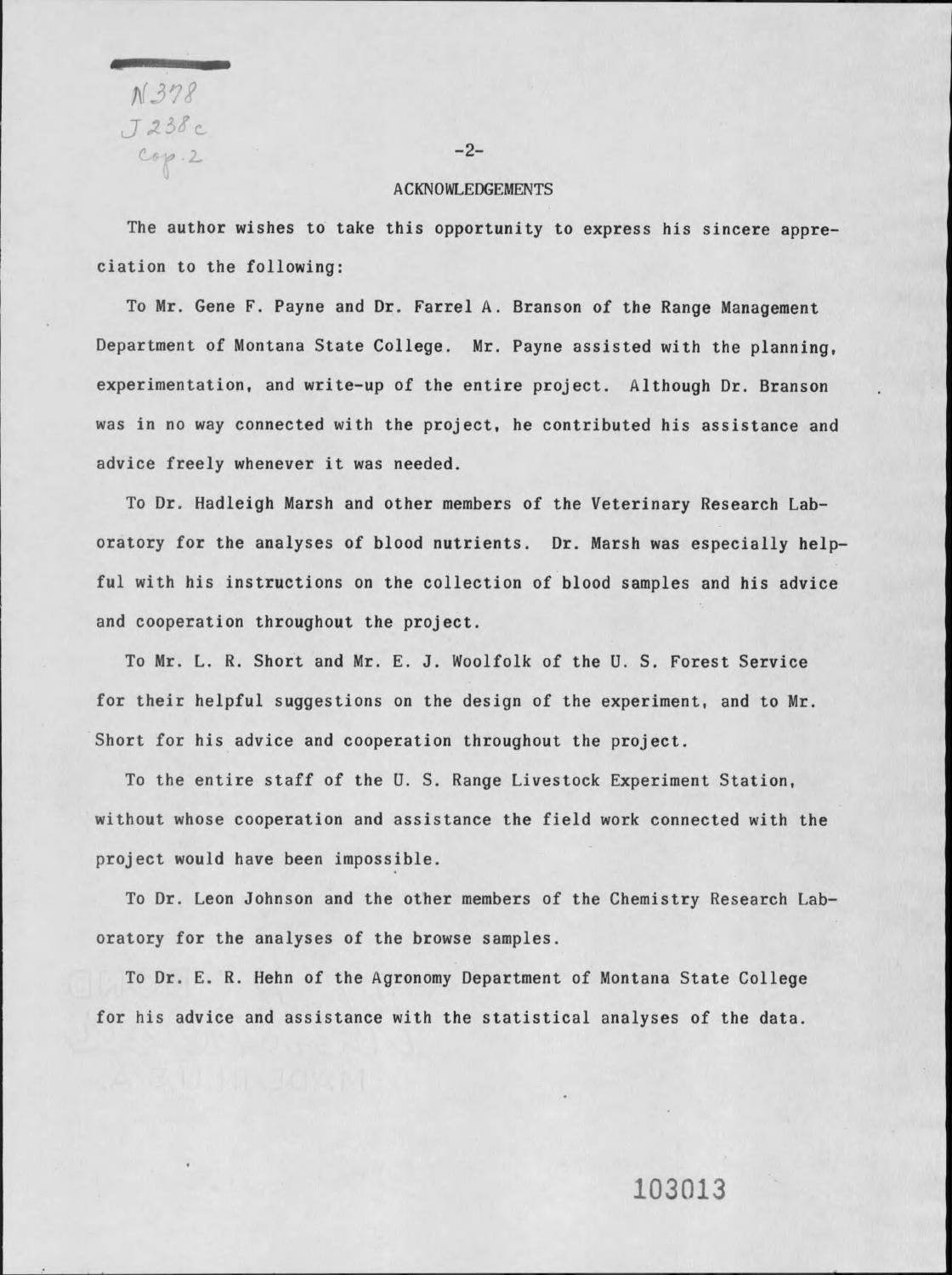## TABLE OF CONTENTS

| $\mathcal{L}_{\text{max}}$ , and $\mathcal{L}_{\text{max}}$                                    |
|------------------------------------------------------------------------------------------------|
|                                                                                                |
|                                                                                                |
| Results and Discussion                                                                         |
|                                                                                                |
|                                                                                                |
| Chemical Composition of Browse Plants, 1950-195135                                             |
| Relationships of Browse Utilization, Browse Nutrients, and<br>Blood Nutrients, $1950 - 195141$ |
|                                                                                                |
| Chemical Composition of Greasewood, 1951-195250                                                |
| Relationships of Greasewood to Blood Nutrients, 1951-195255                                    |
|                                                                                                |
|                                                                                                |
|                                                                                                |
|                                                                                                |
|                                                                                                |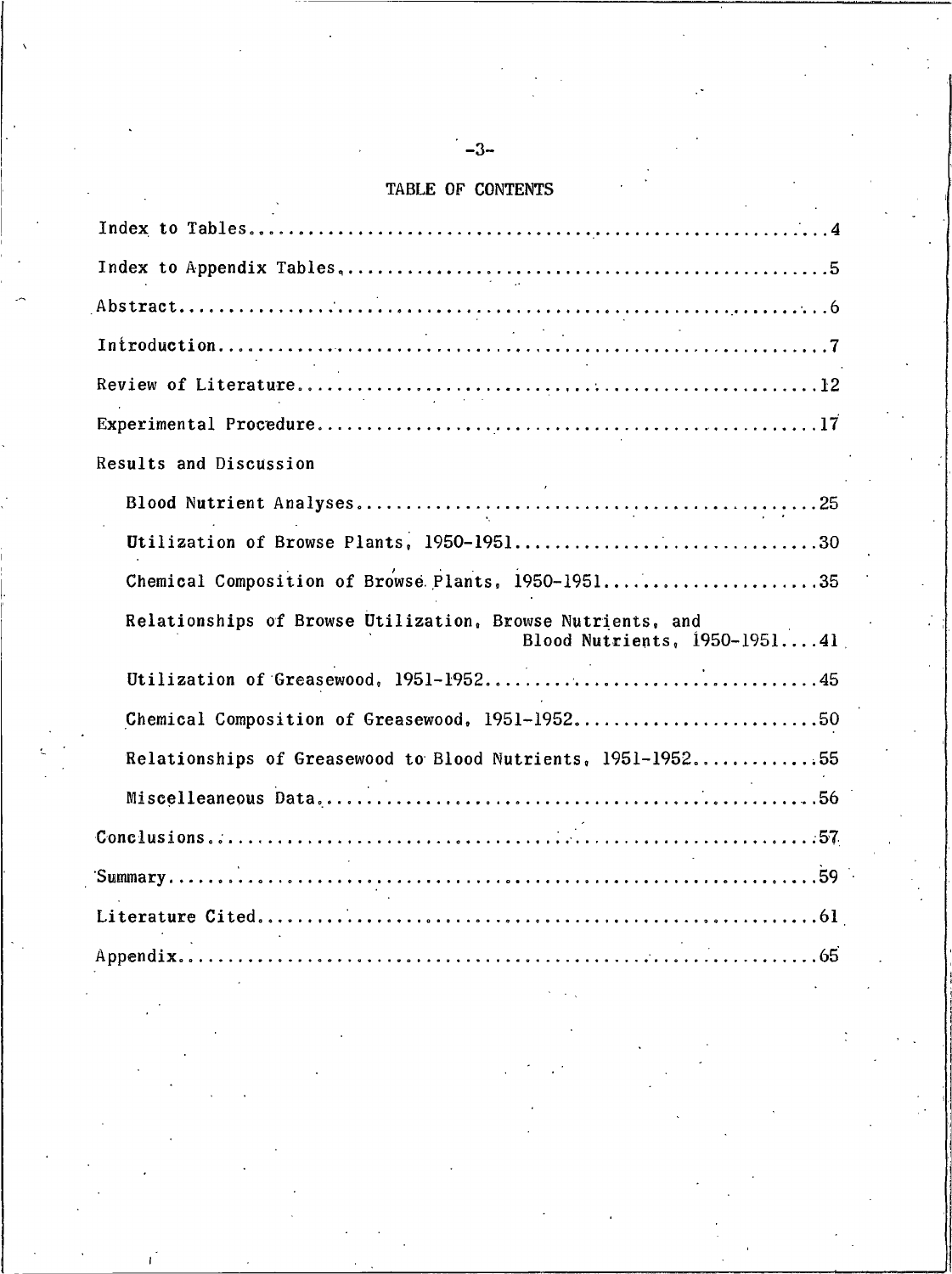# INDEX TO TABLES

| Ι.                | Average winter protein and phosphorus content of shadscale, big<br>sagebrush, winterfat, and greasewood13                            |
|-------------------|--------------------------------------------------------------------------------------------------------------------------------------|
| II.               | Vegetational composition of the major types in the area embracing<br>pastures $Q_i$ , R, and S, according to reconnaissance survey18 |
| III.              | Relative amounts of browse species on the pastures studied20                                                                         |
| IV.               | Phosphorus, carotene, and vitamin A blood levels in cattle on<br>pastures Q. R. and S during the winter of 1950-1951                 |
| V.                | Phosphorus, carotene, and vitamin A blood levels in cattle on<br>pastures $Q$ , $R$ , and S during the winter of 1951-195227         |
| VI.               | Percentage twig length removed by cattle during the winter of                                                                        |
| VII.              | Average weekly utilization of the browse plants studied on<br>pastures Q, R, and S during the winter of 1950-195133                  |
| VIII.             | Percent protein in browse samples during 1950-195136                                                                                 |
| IX.               | Percent phosphorus in browse samples during 1950-195138                                                                              |
| Χ.                | Carotene in browse samples during 1950-195140                                                                                        |
| $\overline{XI}$ . | Percentage twig lengths removed by cattle during the winter of                                                                       |
| XII.              | Monthly greasewood utilization on pastures Q. R. and S during                                                                        |
| XIII.             | Percent protein in greasewood samples during 1951-195251                                                                             |
| XIV.              | Percent phosphorus in greasewood samples duräng 1951-195252                                                                          |
| XV.               | Carotene in greasewood samples during 1951-195254                                                                                    |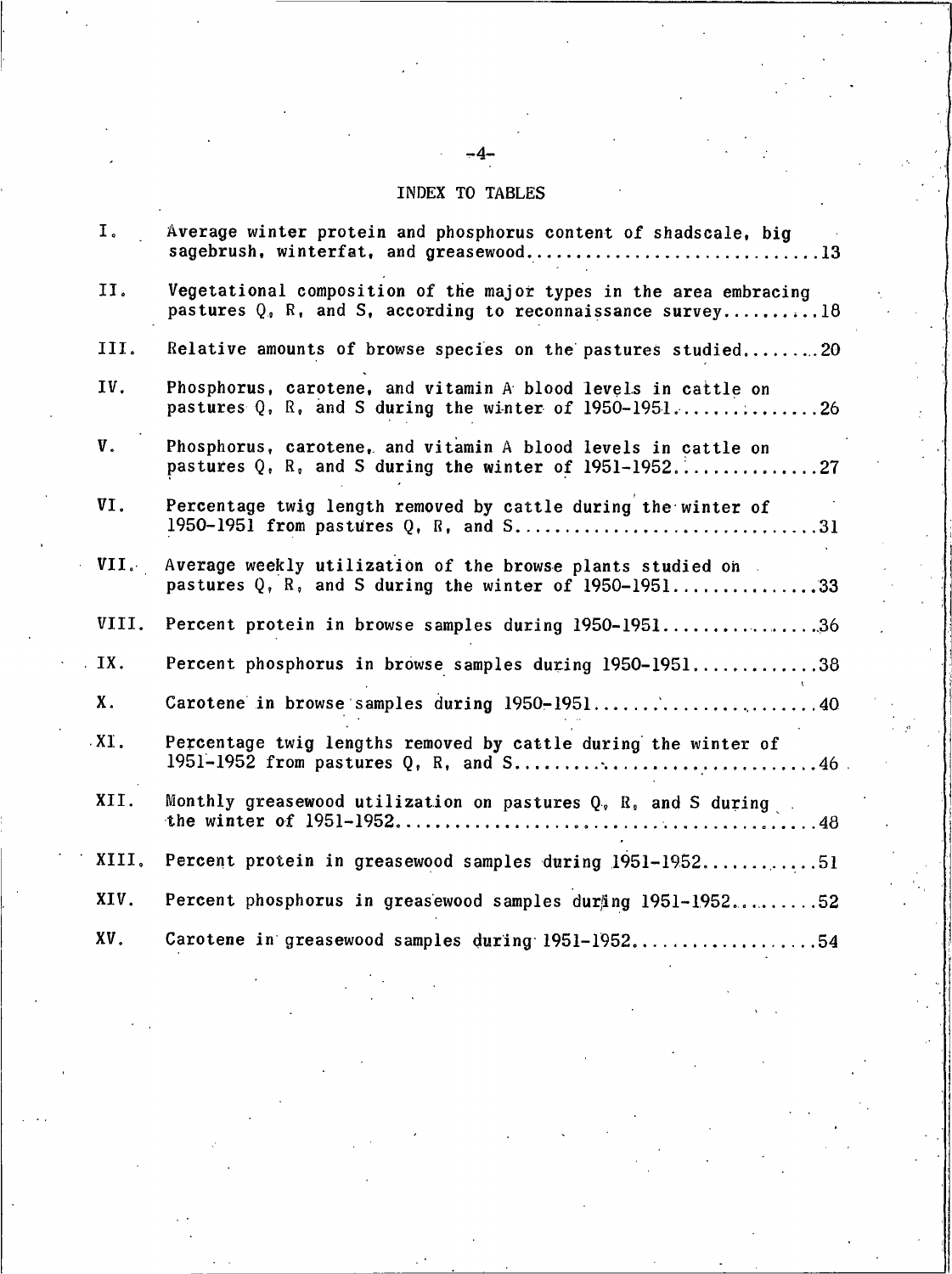# INDEX TO APPENDIX TABLES

| I.    | Analysis of variance of phosphorus, carotene, and vitamin A<br>cattle blood levels during the winter season of 1950-1951 66 |
|-------|-----------------------------------------------------------------------------------------------------------------------------|
| II.   | Analysis of variance of phosphorus, carotene, and vitamin A<br>cattle blood levels during the winter season of 1951-1952 67 |
| III.  | Analysis of variance of average weekly utilization of browse                                                                |
| IV.   | Analysis of variance of protein, phosphorus, and carotene in                                                                |
| V.    | Coefficients of correlation among browse utilization, browse                                                                |
| VI.   | Analysis of variance of monthly greasewood utilization during                                                               |
| VII.  | Analysis of variance of protein, phosphorus, and carotene in                                                                |
| VIII. | Coefficients of correlation among greasewood utilization.<br>greasewood nutrients, and blood nutrients during 1951-195273   |
| IX.   | Miscelleaneous chemical analyses of greasewood during the                                                                   |
| Χ.    | Periodical salt consumption of experimental cattle during                                                                   |
| XI.   | Pounds of hay fed per pasture per day during the winter of                                                                  |
| XII.  | Pounds of hay fed per pasture per day during the winter of<br>$1951 - 1952$<br>77                                           |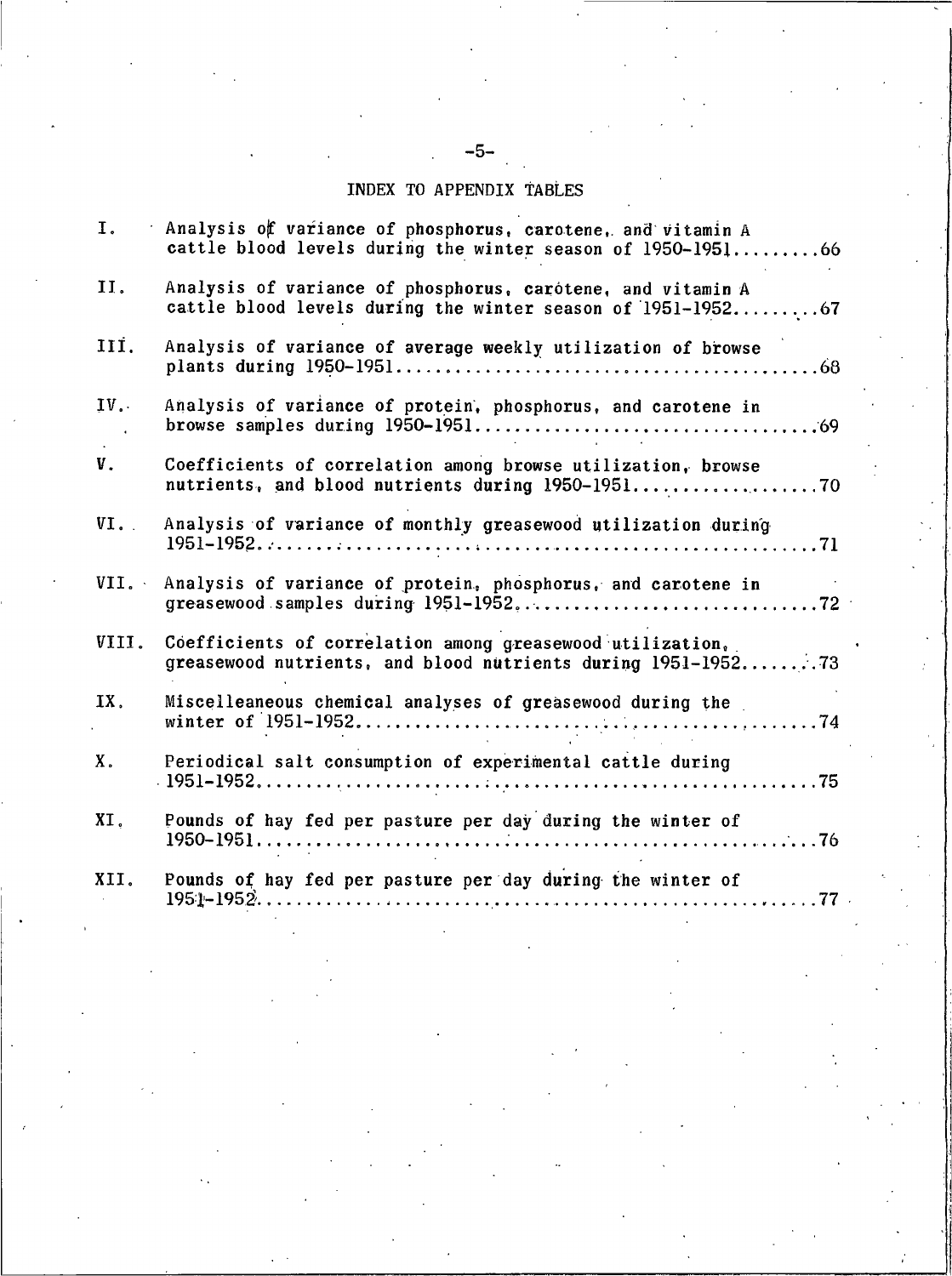#### ABSTRACT

A study was designed to explore the possibilities of a correlation between blood level nutrients of cattle on winter ranges in southeastern Montana and the utilization and chemical composition of some of the major browse species of the area. The study was conducted near Miles City, Montana, and continued for two winter grazing seasons.

Previous work had indicated that browse plants were potentially valuable forage species, but little work had been done on their utilization in the Northern Great Plains.

Utilization was estimated by tagging twigs and measuring the length of  $\cdot$ these twigs at twenty-eight day intervals. The four browse species selected for the study were shadscale, big sagebrush, winterfat, and greasewood. After one season studies were discontinued on shadscale, winterfat, and big sagebrush, and a more intensive study of greasewood was initiated. Sampling was done on pastures under heavy, moderate, and light rates of stocking.

Browse and blood samples for chemical analyses were collected at about the same time that utilization was measured. Blood samples were analyzed for phosphorus, carotene, and vitamin A, and browse samples were analyzed for protein, phosphorus, and carotene.

Phosphorus levels in blood were lower than recommended all during the winter months, but vitamin A levels were adequate.

Utilization of greasewood, on the study plots, at a distance of about 600 yards from water was slightly over 50% under heavy stocking, and about 17% under light stocking. Utilization of greasewood under moderate stocking was about the same as under light stocking the first year, but was about 33% during the second year. About 10% use was made of greasewood in all pastures at a distance of about 1200 yards from water. Winterfat was used at least as much as greasewood. Most of the greasewood and winterfat use occurred during one sampling period in the early part of the season.

Utilization of shadscale was uneven and seems to be related to the amount of fruits left on the stems. Shadscale use may have some relationship to blood phosphorus levels.

Utilization of big sagebrush during one season's grazing was negligible. Greasewood had an average crude protein content of  $8.7%$ , winterfat and

shadscale were about  $1\%$  lower, and big sagebrush more than  $2\%$  lower.

Phosphorus content of the species studied was too low for adequate nutrition of cattle.

Carotene in all species increased sharply during January of each year. and then dropped to the lowest point of the year just before growth began in the spring. Carotene content was adequate for proper cattle nutrition for most of the winter season.

During the second year, in addition to the analyses of protein, phosphorus, and carotene, greasewood was analyzed for moisture, ether extract, ash, crude fiber, calcium, magnesium, potassium, sodium, lignin, and chlorine. A high sodium content of the samples may have been partly responsible for the rather low salt consumption by the experimental cattle.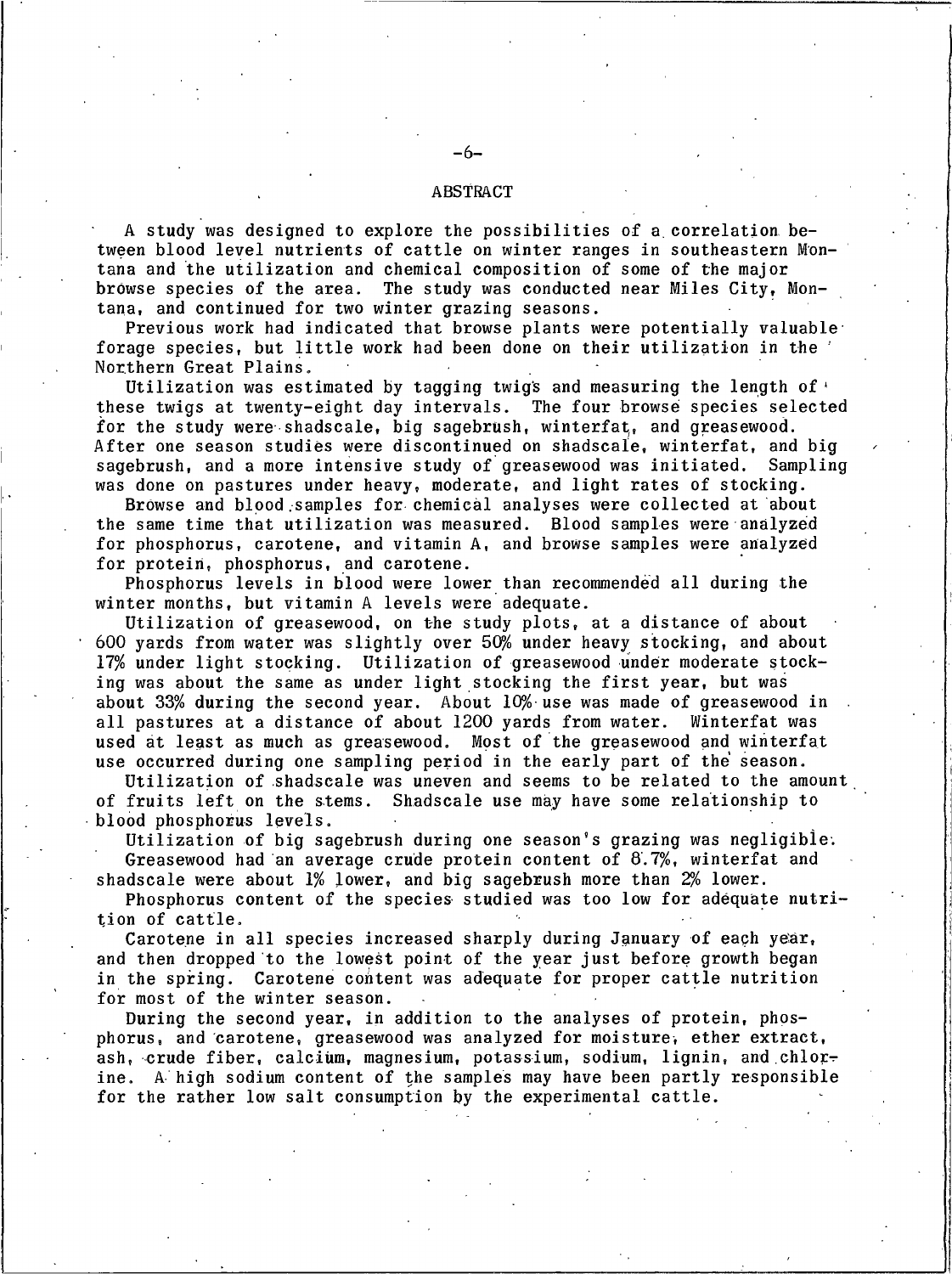### THE CHEMICAL COMPOSITION AND UTILIZATION OF GREASEWOOD AND OTHER BROWSE SPECIES AS RELATED TO SOME ASPECTS OF CATTLE NUTRITION ON WINTER RANGES IN SOUTHEASTERN MONTANA

#### **INTRODUCTION**

Objectives: This project was established as a part of a larger, year-long range nutrition study. It was designed as a preliminary survey to explore the possibility of a correlation between blood level nutrients of cattle on winter ranges in southeastern Montana and the utilization and chemical composition of some of the major browse species of the area. This sub-project was intended to provide some basis for more intensive research in the future. The ultimate purpose of the project was to help complete the yearlong picture of cattle nutrition as related to range forage. This information may be useful in planning ranches so more adequate winter forage can be obtained. and in determining the supplements needed on winter ranges.

In the words of Hurtt (1950):

"Range use practices have developed with little or no knowledge of nutritional deficiencies, seasonal variation in nutrients, or of mineral, vitamin, and other obscure characteristics of range plants. Wasteful, inefficient management cannot be corrected until these characteristics are more fully known and used as a basis for supplemental feeding, seasonal grazing, and other range practices."

Although there has been much speculation of the value of browse as a winter feed for cattle in the Northern Great Plains region, there has been very little done in the way of a careful study of the problem.

The study area: This study was conducted at the Lone Pine winter pastures and adjacent areas of the U.S. Range Livestock Experiment Station at Miles City, Montana. Average annual precipitation is 13.2 inches. More than seventy percent of the precipitation comes during the six months period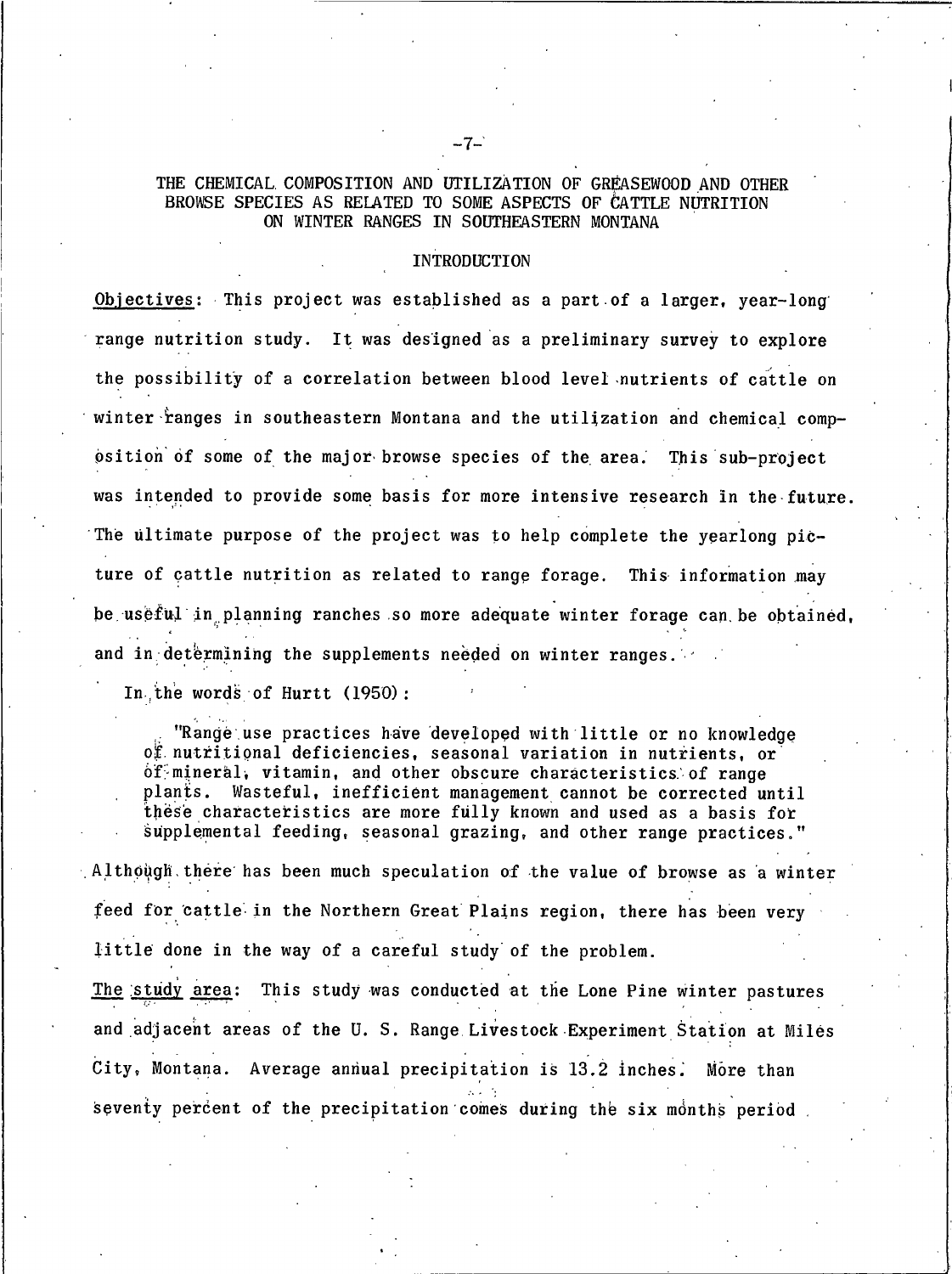starting April 1 (U.S.D.A., 1950). During normal winters the snowfall is slight and that which falls remains on the ground for only a short time.

The area is considered to be within the mixed prairie association of the grassland formation. On level and gently rolling portions the vegetation is typical of the grassland type commonly found in the mixed prairie, the dominant species being western wheatgrass (Agropyron smithii), needle-andthread (Stipa comata), and blue grama (Bouteloua gracilis). On the rough, broken uplands, shadscale (Atriplex confertifolia), greasewood (Sarcobatus vermiculatus), big sagebrush (Artemisia tridentata), winterfat (Eurotia lanata), and silver sagebrush (Artemisia cana) are also important species. In addition to the species listed here there are many others which are present but which are less conspicuous. Figure 1 shows a general view of the area.

Other studies on the area: In 1932 the U.S. Forest Service began a study to determine the effect of light, moderate, and heavy grazing on Hereford breeding cows and range vegetation. The study was conducted on a portion of the U.S. Range Livestock Experiment Station (U.S.D.A., 1950).

Surface acre allowances per cow on a yearlong basis for the three rates of stocking were 38.8 for light, 30.5 for moderate, and 23.1 for heavy. Summer and winter grazing units were established and adjusted to the above rates of stocking. Each of the units was divided into six smaller pastures, two for each rate of grazing. The size of the pastures were varied and each pasture was stocked with ten animal units. The winter pastures were established in rough, broken country to provide protection from storms. The

–ឧ.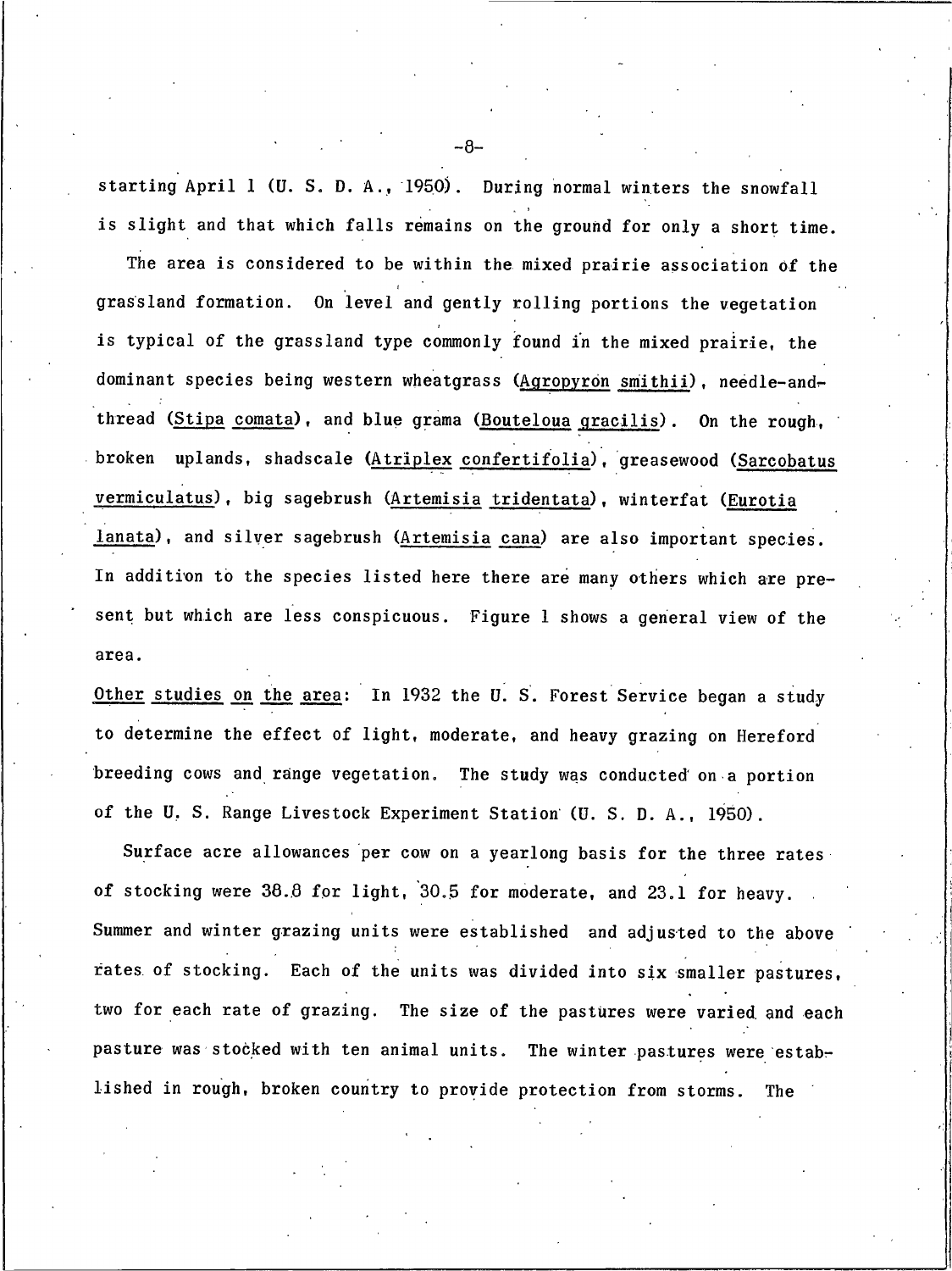

Figure 1. A general view of the study area, pasture Q in the foreground.<br>The larger browse plants can be seen protruding through the snow.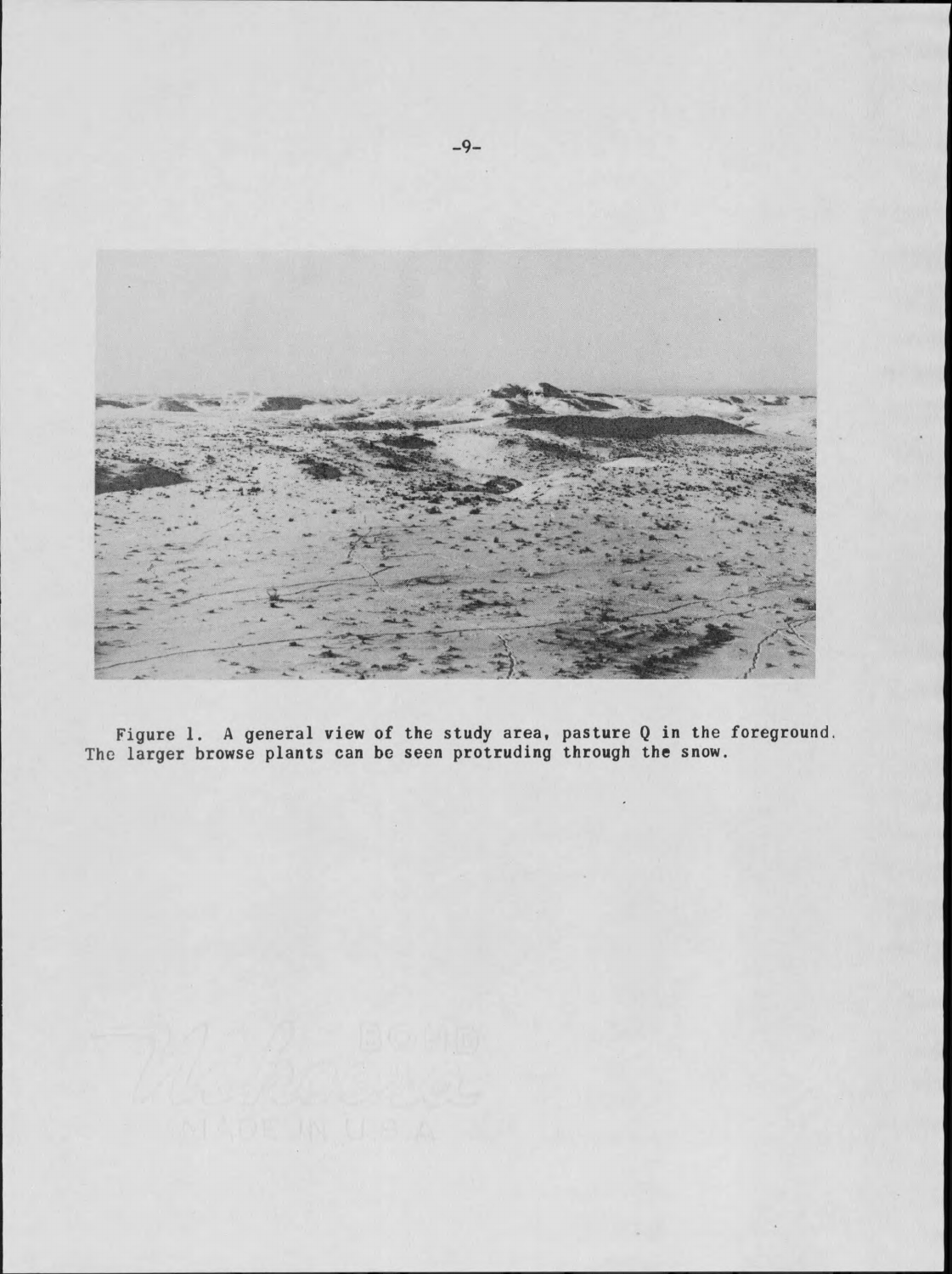winter pastures were given the collective name of "Lone Pine", and were used from mid-November until mid-May (U. S. D. A., 1950).

The six pastures at both the winter and summer areas were arranged in a more or less circular pattern and watered by a central well. The winter pastures were designated by the letters  $Q$  through  $V$ . Pastures  $Q$ , R, and S (Figure 2) were used for this study. Pasture Q was heavily grazed, R lightly grazed, and S moderately grazed. The other pastures, T, U, and V were grazed in a similar manner. Weights of the breeding cows on these pastures were taken at twenty-eight day intervals (U. S. D. A., .1950).

In 1947 the Montana State Agricultural Experiment Station began a project on these same pastures to determine the nutritive value of Montana range plants and their influence on cattle nutrition. This project included sampling and chemical analyses of important range grasses and sampling and chemical analyses of the cattle blood. The project indicated within three years that the range grasses being sampled were deficient in some nutrients, especially phosphorus, during the fall and winter months, while at the same time the blood level counterparts of these same nutrients were not dangerously low, and in some cases even increased for a short time. This information indicated that the cattle were receiving nutrients from sources other than the grasses being sampled. The study reported here was launched to determine whether or not the source of some of the nutrients might be the shrubby plants which are abundant on the Lone Pine winter pastures.

 $-10-$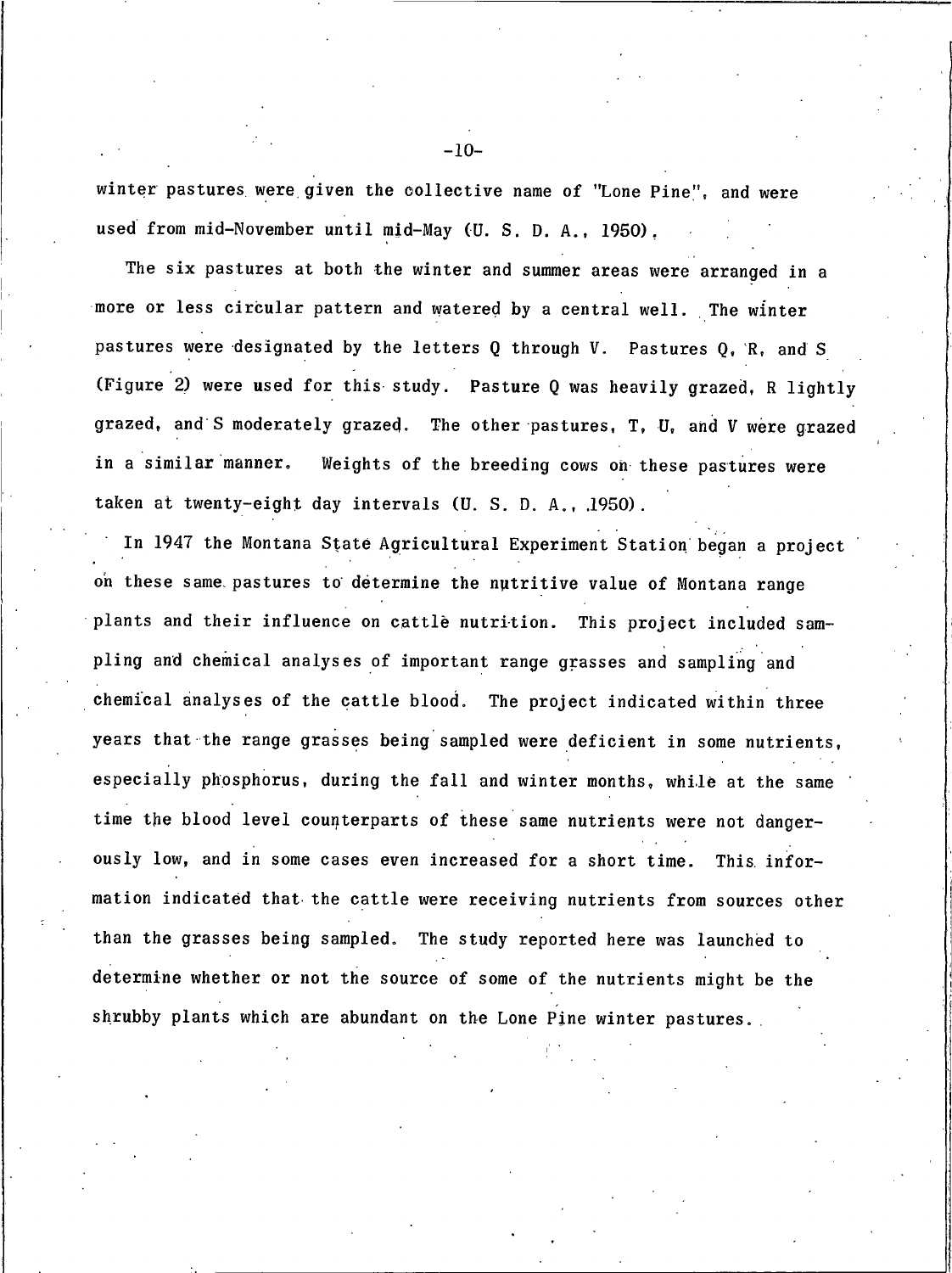

Figure 2. A map of the three Lone Pine winter pastures used in the study. Numbers 1 and 2 refer to the location of plots within the pastures.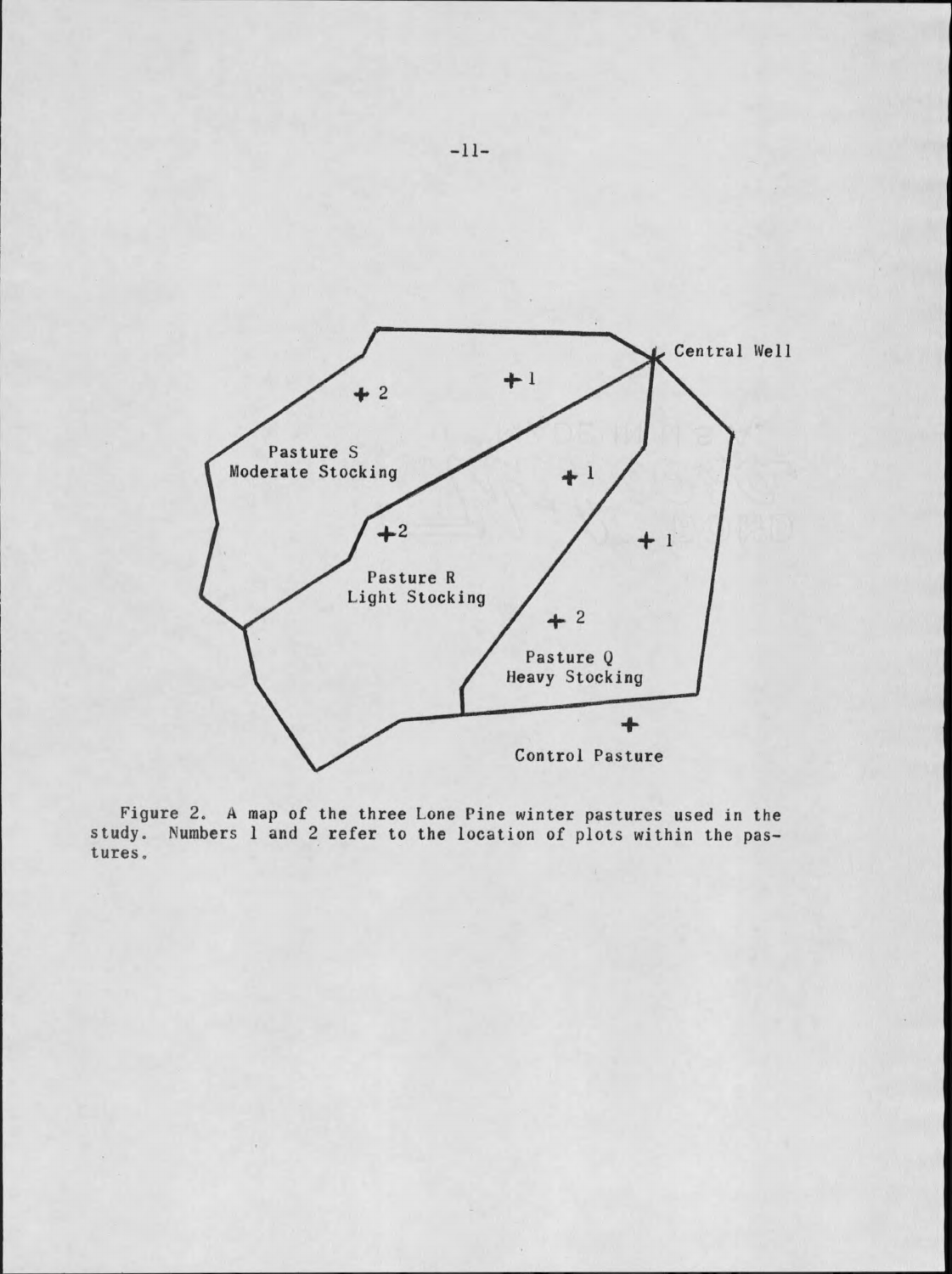#### REVIEW OF LITERATURE

Results of previous utilization studies: Clarke and Tisdale (1945) stated that:

"Many of the broad-leaved herbs and shrubs are higher in nutritive value when in the cured stage than are the grasses. In addition such species as pasture sage (Artemisia frigida) and sagebrush (Artemisia cana) which are relatively unpalatable in the summer are utilized to a considerable extent in the winter........Winterfat (Eurotia lanata), salt sage (Atriplex gardneri), willows (Salix spp.), pasture sage, and some sagebrush are highly desirable on a winter range."

This reference also gives relative palatibility of some browse species as follows: eaten readily - winterfat and salt sage; eaten slightly - pasture sage and sagebrush; eaten rarely or not at all - broom weed (Gutierrezia sarothrae). No other results of studies on the use of browse on cattle ranges of the Northern Great Plains area have come to the attention of the author. Observations of the use of browse species in this area have been made, but these observations have not been qualified by experimental evidence.

Nutritive value of browse species: Averages of chemical analyses of shadscale, big sagebrush, winterfat, and greasewood which have been published are shown in Table I.

Methods of sampling browse utilization: Five criteria were chosen for the selection of a method of sampling utilization of the four major browse species to be measured. The criteria of selection of the method were: **1** it should be applicable to the measurement of utilization of browse species; 2) it should provide an actual, quantitative measure of utilization of the browse species; 3) it would provide this measure of utilization at intervals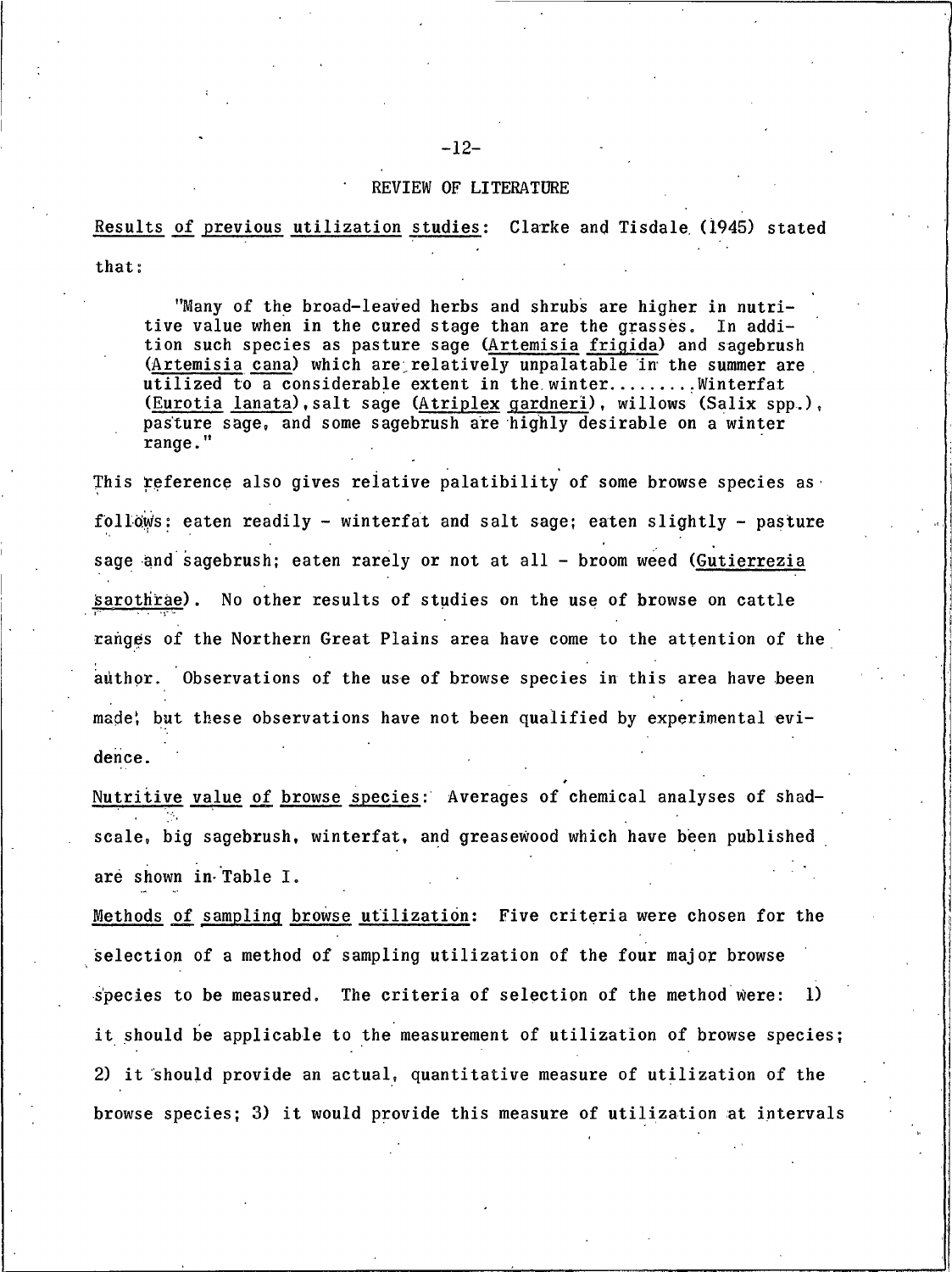Table I. Average winter protein and phosphorus content of shadscale, big sagebrush, winterfat, and greasewood. 1/

| <b>Species</b>                       | Percent crude protein | Percent phosphorus |  |
|--------------------------------------|-----------------------|--------------------|--|
| Shadscalé (Atriplex confertifolia)   | 7.64                  | .080               |  |
| Big sagebrush (Artemisia tridentata) | 10.57                 | .300               |  |
| Winterfat (Eurotia lanata)           | 9.46                  | .107               |  |
| Greasewood (Sarcobatus vermiculatus) |                       | $.19^{2/}$         |  |

 $1/$ The above figures are averages of analyses published by the following:<br>Bidwell and Wooton (1925), Clarke and Tisdale (1945), Cook and Harris  $(1950)$ . Esplin, et al  $(1937)$ . Idaho Experiment Station  $(1937)$ . McCreary (1927 and 1939), and Wasser (1945).

 $\frac{2}{ }$ One analysis.  $-13-$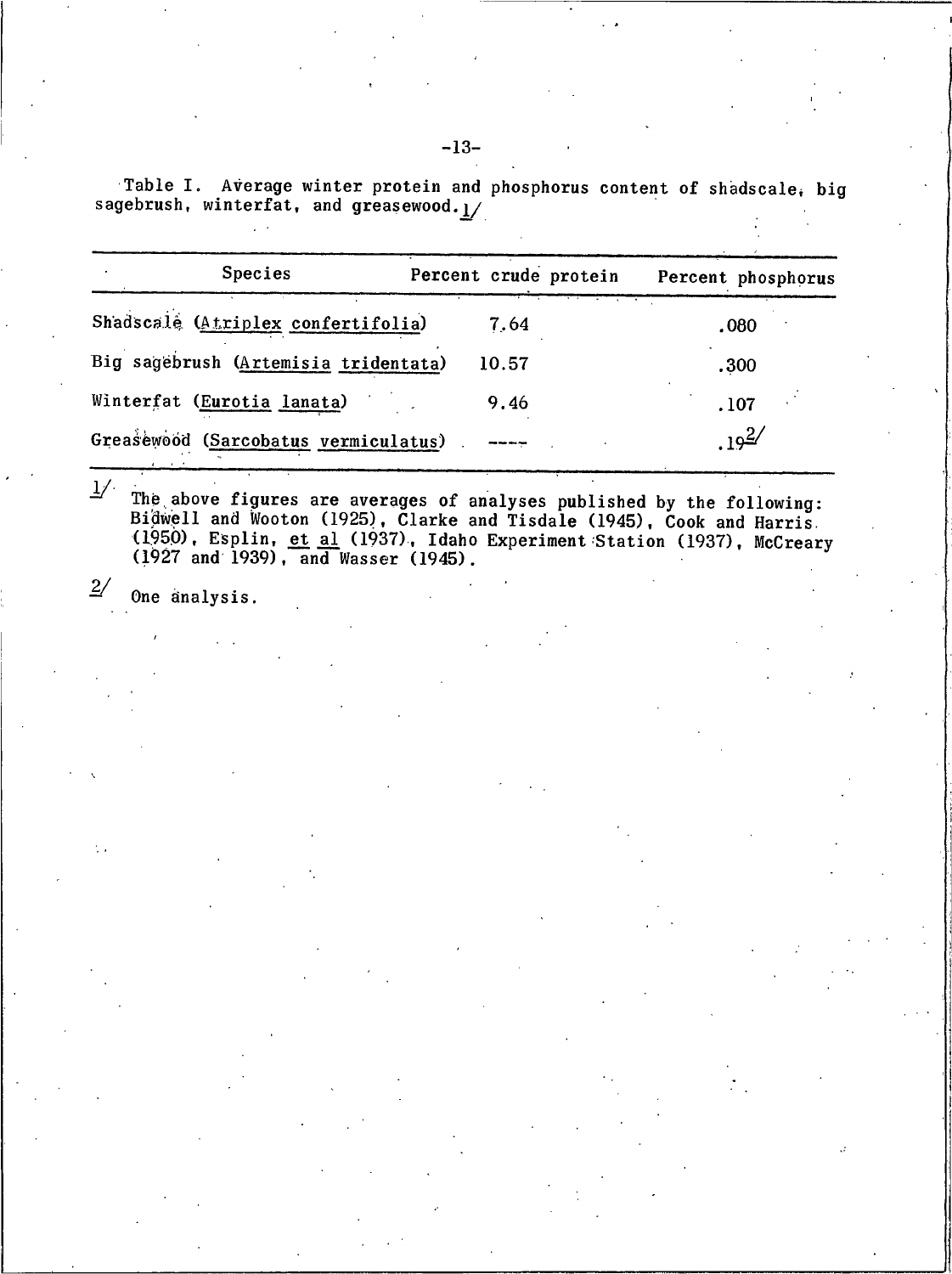to allow analysis of correlation of utilization of the browse species with blood level nutrients; 4) it should not require removal of a large amount of material from the pastures studied, since these pastures were a part of a rate of stocking study; and 5) it should allow sampling time to be held to a minimum.

Cassady (1941) developed a method of sampling utilization by clipping. 'Under this method, a given number of plant units of each of the species to be sampled were clipped by hand immediately before grazing by sheep and again immediately after grazing, the time between the two samplings being held to a minimum to reduce the influence of growth on the samples. The difference in the weight of each sample was taken as the amount of each species which was consumed by the grazing sheep.

Cook, Harris, and Stoddart (1948) later modified Cassady's method by adding to the sampling procedure the chemical analysis of both the before and after samples, the difference in the amounts of nutrients present in the two samples being taken as the amount of nutrients consumed by the sheep. This modification proved to give a more accurate measure of nutritive intake than determining the nutrient content of the forage by one sample, since the parts of the plants consumed by the sheep were more nutritious than the average nutrient content of the entire plant. The before and after method of Cook, Harris, and Stoddart has been used on both winter and summer ranges with apparent success (Cook, Cook, and Harris, 1948; Green, et al. 1951). Everson (1951) determined that using the before and after clipping method of determining utilization of individual species would require a minimum of 336

 $-14-$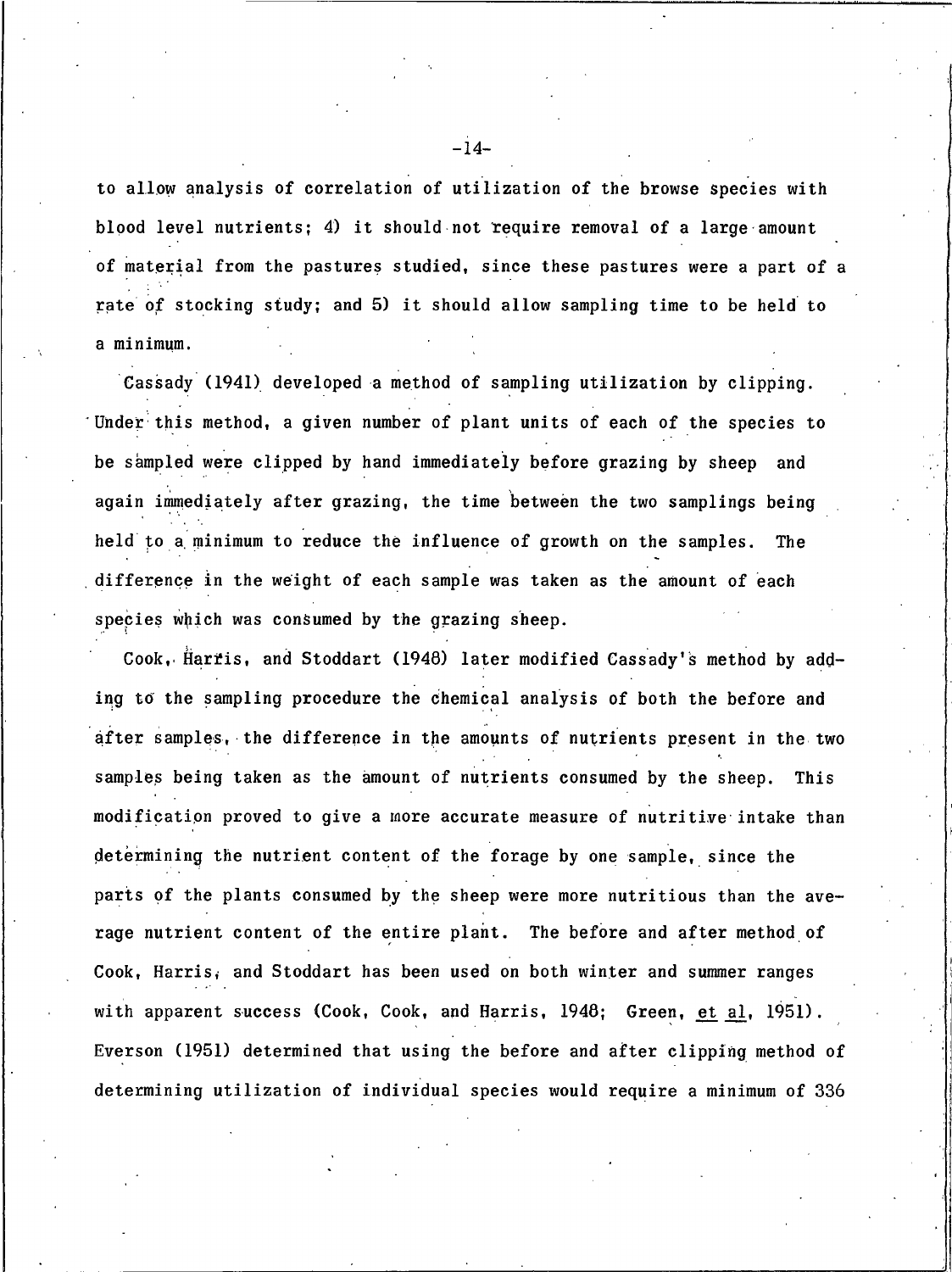man hours work to reduce sampling error to 5%.

Many methods of estimating utilization have been developed by various workers. At least two of these methods have been developed especially for estimating utilization of browse species. Forsling and Storm (1929) estimated browse utilization and checked the estimates against actual measurements of ungrazed twigs. Hormay (1943) estimated utilization and measured actual diameters of browse plants to arrive at an estimate of utilization weighted by plant diameters.

Pickford and Reid (1948) divided the range into two areas, comparing clippings from ungrazed areas with clippings from grazed areas to determine utilization of the forage. Klingman and co-workers (1943) and others have protected small areas with cages, clipping both protected and unprotected areas after grazing to determine utilization.

Nelson (1930) determined utilization by placing a numbered tag on each of one to three large representative stems, and taking the measurements of all new growth on the larger tagged stems. Measurements could be repeated at intervals without damage to the plants. This method was used on long-time studies of utilization of browse plants, and included a non-grazed control plot to determine the change in length of twigs due to growth. The method was modified by Julander (1937). In the modified method each of four twigs on a plot were marked with numbered aluminum tags. The current growth on each twig was measured before use of the area by deer as winter range, and the same twigs were remeasured immediately after the deer departed for the summer range. The difference between the combined total lengths before and

 $-15-$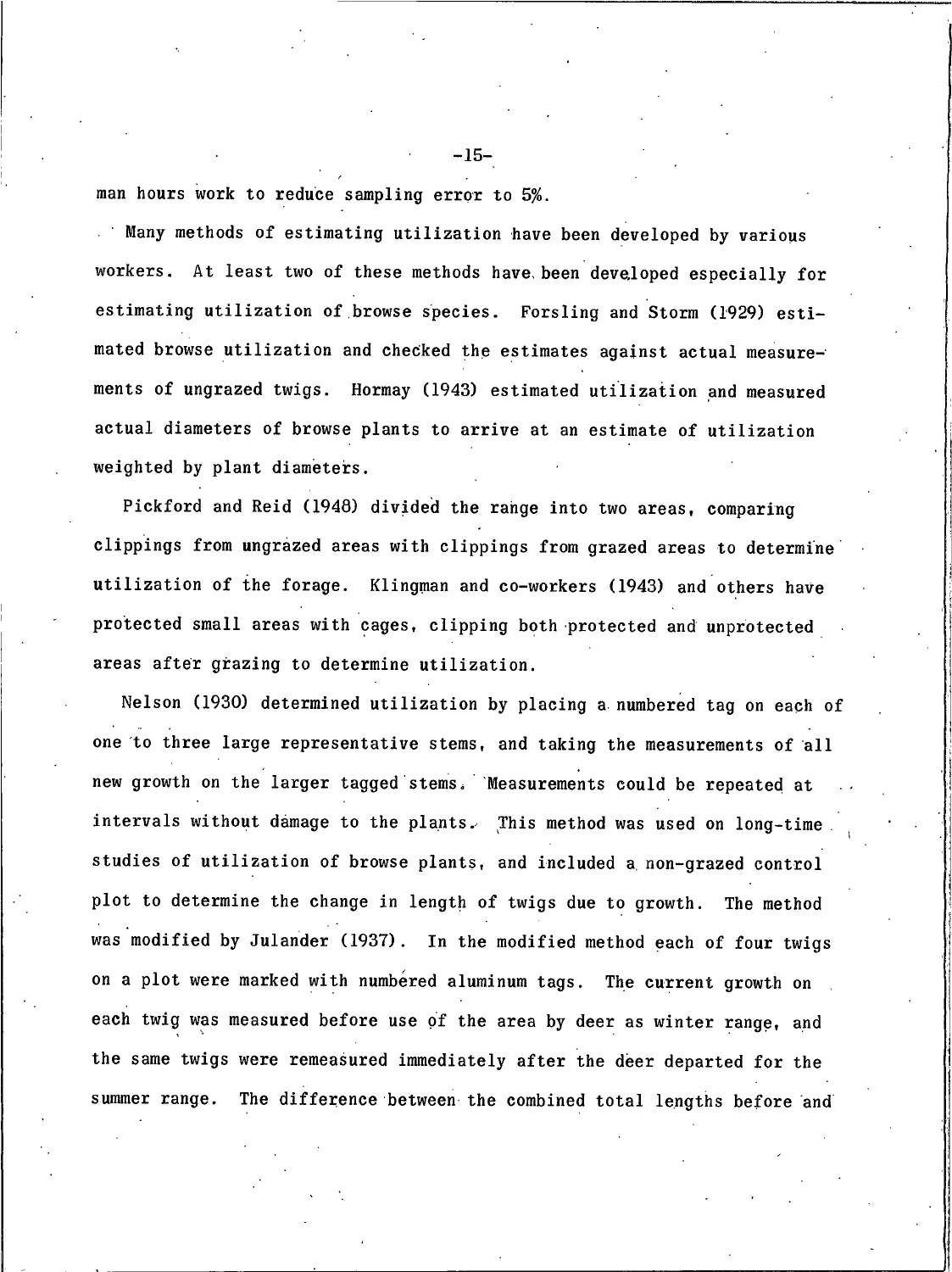after browsing represented the linear amount consumed. This modification needed no control plots if only one type of animal was grazing, since it was used in the winter months when no growth was taking place. In addition, if there obviously had been no utilization on a given plant during the winter, no new measurements needed to be taken, since the new measurements would have been the same as the measurements taken the previous autumn. This latter method has been used by Aldous (1945) and others with slight modifications.

McKinney (1951) studied the possibilities of determining species consumed by examination of the silica patterns in the feces of animals, and comparing those patterns with similar structures found in the plants. He concluded that there was some possibility of a qualitative determination of the species, but that there was little possibility of obtaining any quantitative measure of the various species consumed.

Methods of sampling for chemical analysis of browse nutrients: The chief criterion chosen for the selection of a method of collecting material for chemical analysis of nutrients was that of preservation of nutrients until the samples could be analyzed in the laboratory. This preservation was especially important in the case of carotene, because carotene does deteriorate very rapidly following clipping. A very satisfactory method of handling vegetation samples has been developed by Dr. Leon Johnson of the Montana Agricultural Experiment Station Chemistry Research Department.

 $-16-$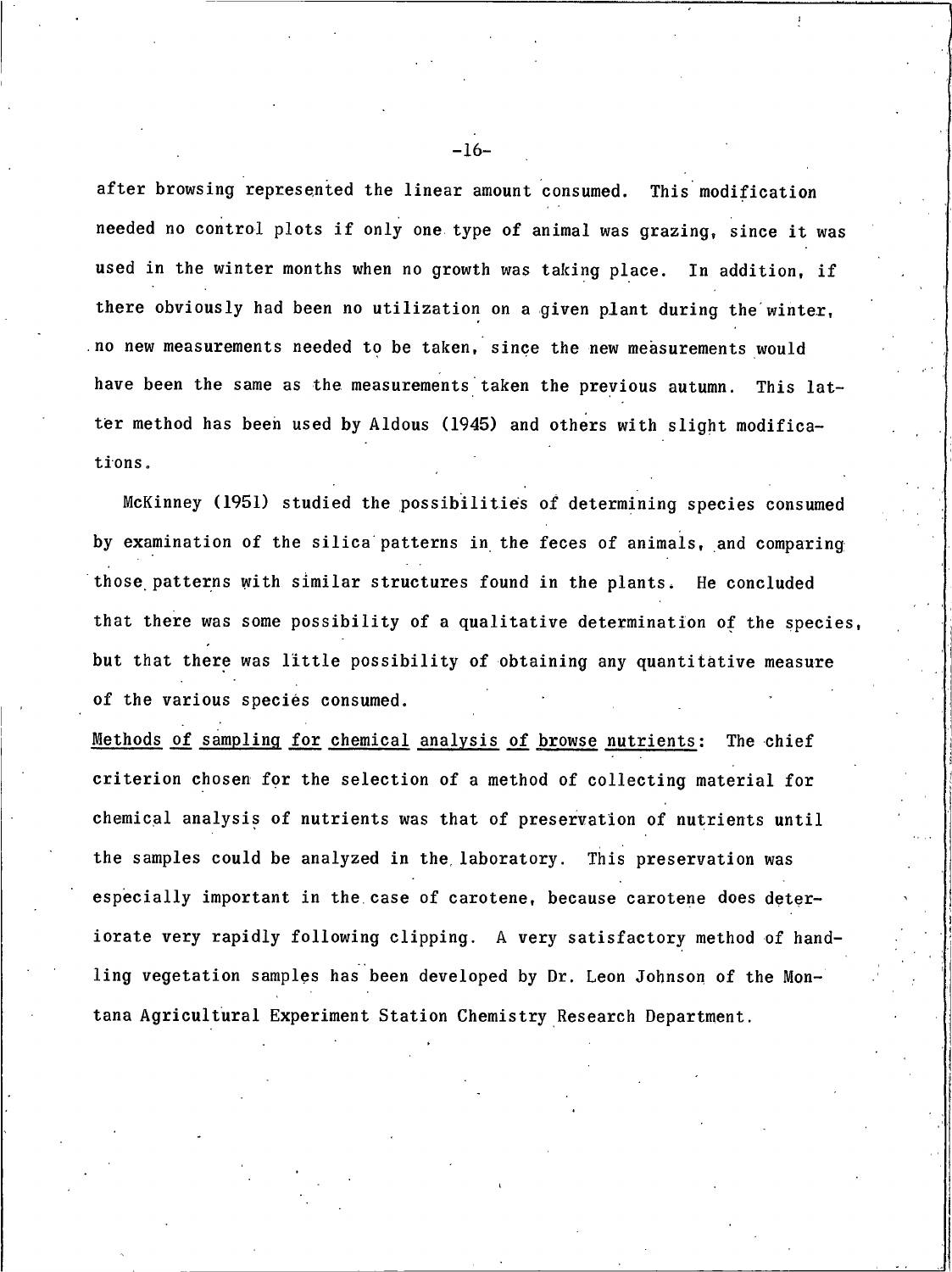#### EXPERIMENTAL PROCEDURE

The project was conducted on a winter cattle range in southeastern Montana during the 1950-1951 and the 1951-1952 winter grazing seasons. The study pastures were those of the U.S. Range Livestock Experiment Station as described earlier in this paper. Three of the six pastures (Q, R, and S; see figure 2) were used in the study. In addition an adjacent pasture, ungrazed during the winter, was used as a control.

Within each of the four pastures, sampling areas were located. Each of these areas were as nearly alike as possible with regard to site potential and grazing use.

The soil type of the sampling areas was kept relatively similar by locating all areas within two similar soil types which made up a major portion of the study area. These soil types are described as having a surface soil of brown to light brown friable clay loam underlain by a brown silty clay (Gieseker, 1948).

Each sampling area was located within a similar vegetative type. Three types were used, these three types making up 55% of the area of the study pastures. Vegetational composition of these types is shown in Table II.

Slope of each sampling area was less than 5%. Exposure was variable, but it is not believed that this variance greatly influenced plant growth or grazing action. Each sampling area, except for the control area, was at least 550 yards but not more than 720 yards from water, with a second area established between 1100 and 1240 yards from water during the second year. Topography in each pasture was rough and broken with an interspersion of

 $-17-$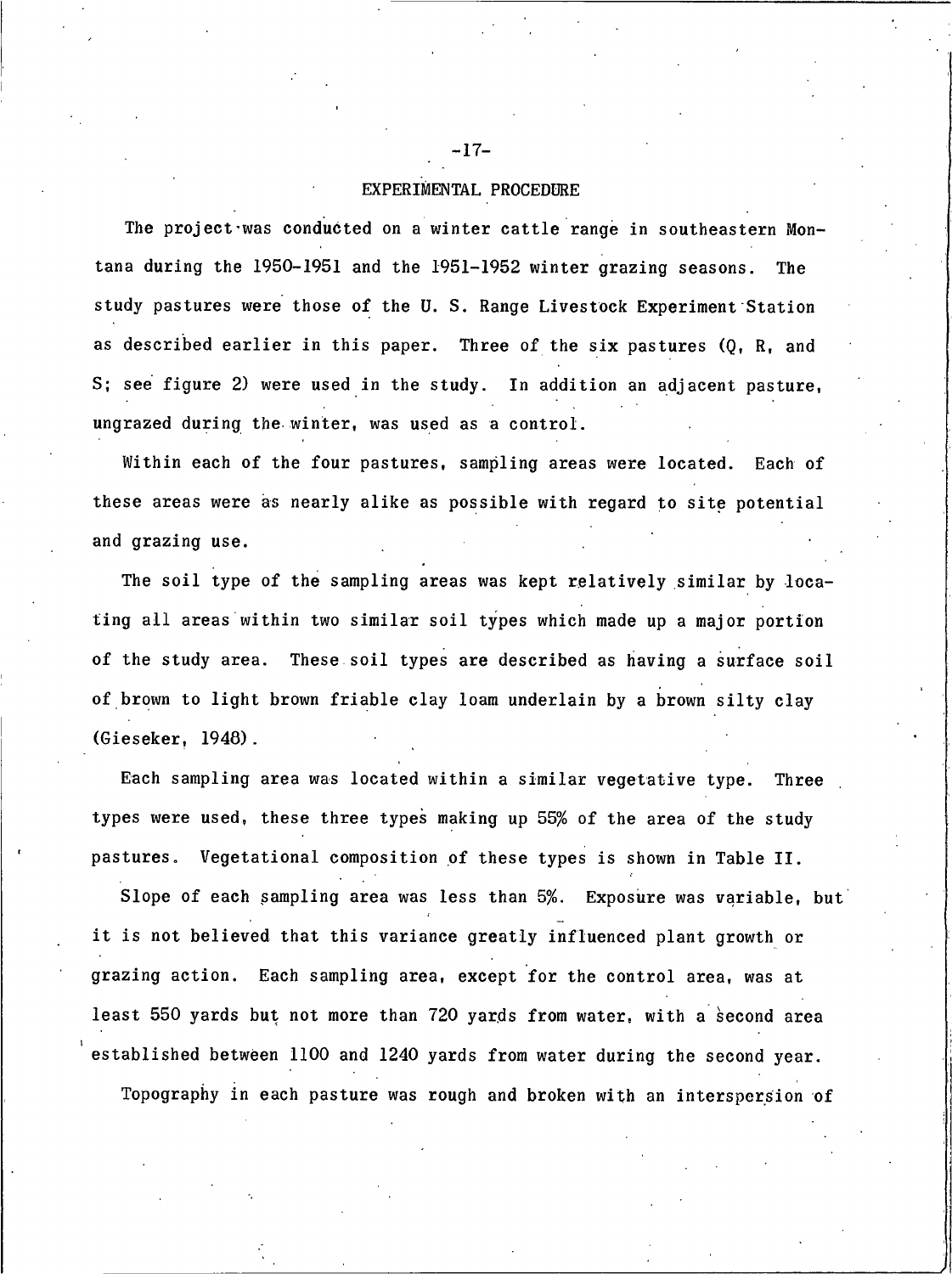Table II. Vegetational composition of the major types in the area embra-<br>cing pastures Q. R, and S, according to reconnaissance survey. Types 1 and<br>2 were dominated by blue grama and western wheatgrass, type 3 was dominat

| Plants                                  |                | Percent of total vegetation |                 |  |
|-----------------------------------------|----------------|-----------------------------|-----------------|--|
|                                         | <u>Type l</u>  | <u>Type 2</u>               | Type 3          |  |
| All forbs                               | 15             | 5                           | 10 <sup>7</sup> |  |
| All grasses                             | 55             | 75                          | 65              |  |
| All shrubs                              | 30             | 20                          | 25              |  |
| Shrubs by species:                      |                |                             |                 |  |
| Greasewood (Sarcobatus vermiculatus)    | 15             | 6                           | 8               |  |
| Big sagebrush (Artemisia tridentata)    | 10             | 8                           |                 |  |
| Winterfat (Eurotia lanata)              | $\overline{2}$ | $\overline{c}$              | $\overline{2}$  |  |
| Fringed sagewort (Artemisia frigida).   | Tr.            | Tr.                         | 2.              |  |
| Broom snakeweed (Gutierrezia sarothrae) | 1              | 0                           | 2 <sub>1</sub>  |  |
| Shadscale (Atriplex confertifolia)      | $\overline{2}$ | 4                           | 4               |  |
| Soapweed (Yucca glauca)                 | 0.             | 0                           | Tr.             |  |
| Rabbitbrush (Chrysothamnus spp.)        | 0              | $\bf{0}$                    | Tr.             |  |
|                                         |                |                             |                 |  |

 $\frac{1}{v}$ U.S.D.A., 1940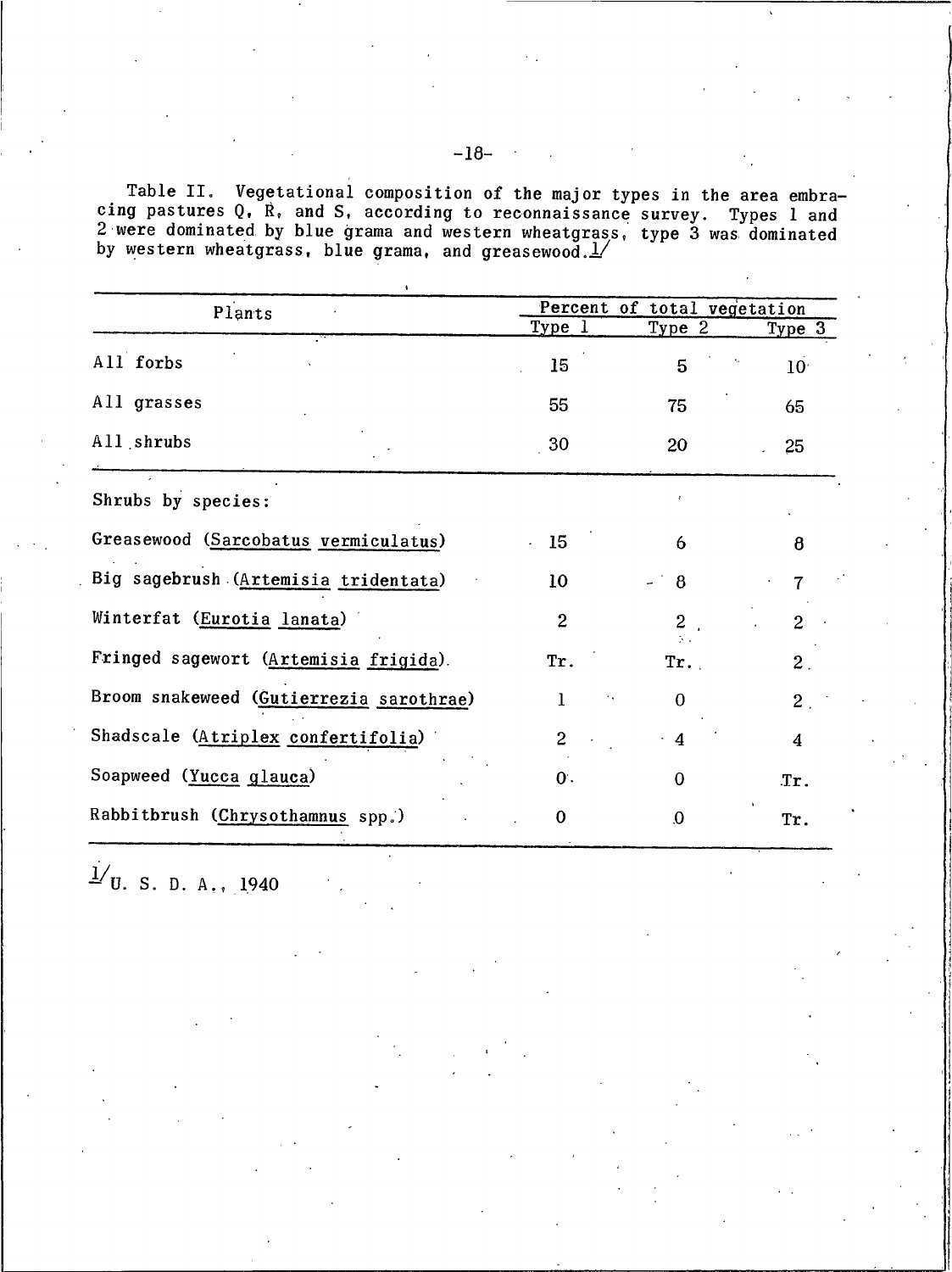fairly level benches.

Vegetation sampling procedure: At each study area, including the pasture used as a control, shadscale (Atriplex confertifolia), big sagebrush (Artemisia tridentata), winterfat (Eurotia lanata), and greasewood (Sarcobatus vermiculatus) were measured for utilization during the first season. **These** species were selected as being the most abundant (Table III) and as being of possible forage value. Greasewood alone was studied during the second season. Two replications for each species were established, the boundaries of each replication being defined as a measured plot, or, where applicable, as a natural grouping of plants. The location of these replications were selected according to the previously discussed factors of soil type, vegetational type, slope, exposure, and distance from water, and were not selected at random. Each replication contained at least twenty plants of the species to be sampled in that replication.

After the first season, studies were discontinued on big sagebrush because of the very slight amount of use of this species by livestock. Studies were also discontinued on winterfat and shadscale because present methods did not seem to adequately measure the utilization of these species. Utilization sampling procedure: Two methods of estimating utilization were used the first year, these being derivations of those described by Aldous (1945) and by Cook, Harris, and Stoddart (1948).

In applying the first named method five plants were selected at random within each replication during the first season, and ten plants were selected at random during the second year. The basic measurement unit of each

 $-19-$ 

 $\mathcal{A}^{\mathcal{B}}_{\mathcal{A}^{\mathcal{B}}_{\mathcal{A}}}$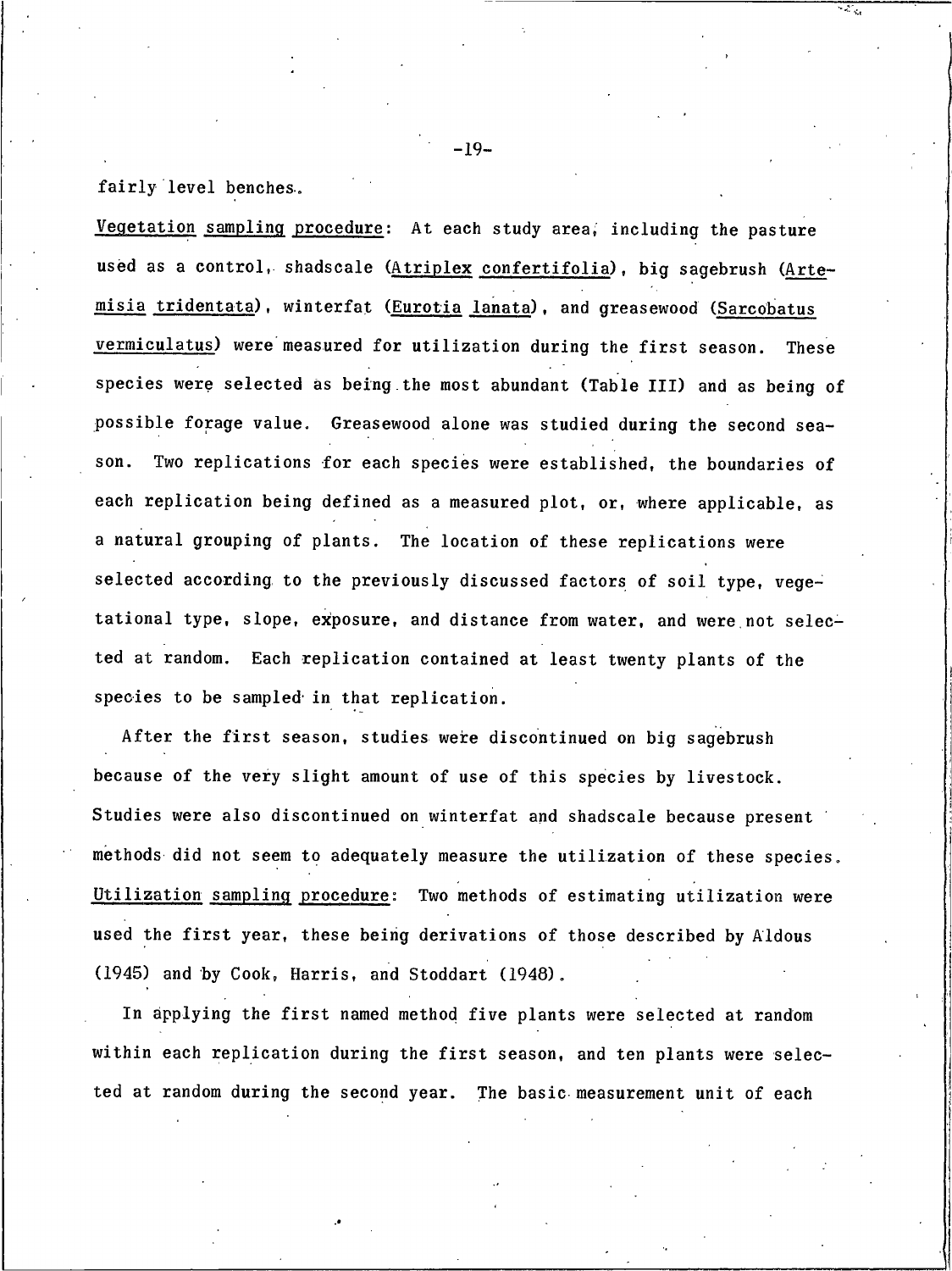Table III. Relative amounts of browse species on the pastures studied.<br>The figures were computed by multiplying density times percent composition<br>times surface acres of each type.

| Species                                   | Amount |
|-------------------------------------------|--------|
| Greasewood (Sarcobatus vermiculatus)      | 9.90   |
| Big sagebrush (Artemisia tridentata)      | 9.68   |
| Shadscale (Atriplex confertifolia)        | 4.82   |
| Winterfat (Eurotia lanata)                | 1.82   |
| Silver sagebrush (Artemisia cana)         | 1.35   |
| Broom snakeweed (Gutierrezia sarothrae)   | 1.19   |
| Rose (Rosa spp.)                          | 0.48   |
| Fringed sagewort (Artemisia frigida)      | 0.45   |
| Snowberry (Symphoricarpos spp.)           | 0.32   |
| Gardner saltbush (Atriplex gardneri)      | 0.27   |
| Cudweed sagewort (Artemisia gnaphaloides) | 0.16   |
| Rabbitbrush (Chrysothamnus spp.)          | Trace  |
| Soapweed (Yucca glauca)                   | Trace  |
| Others                                    | 0.09   |

 $\frac{1}{2}$ U. S. D. A., 1940

 $-20-$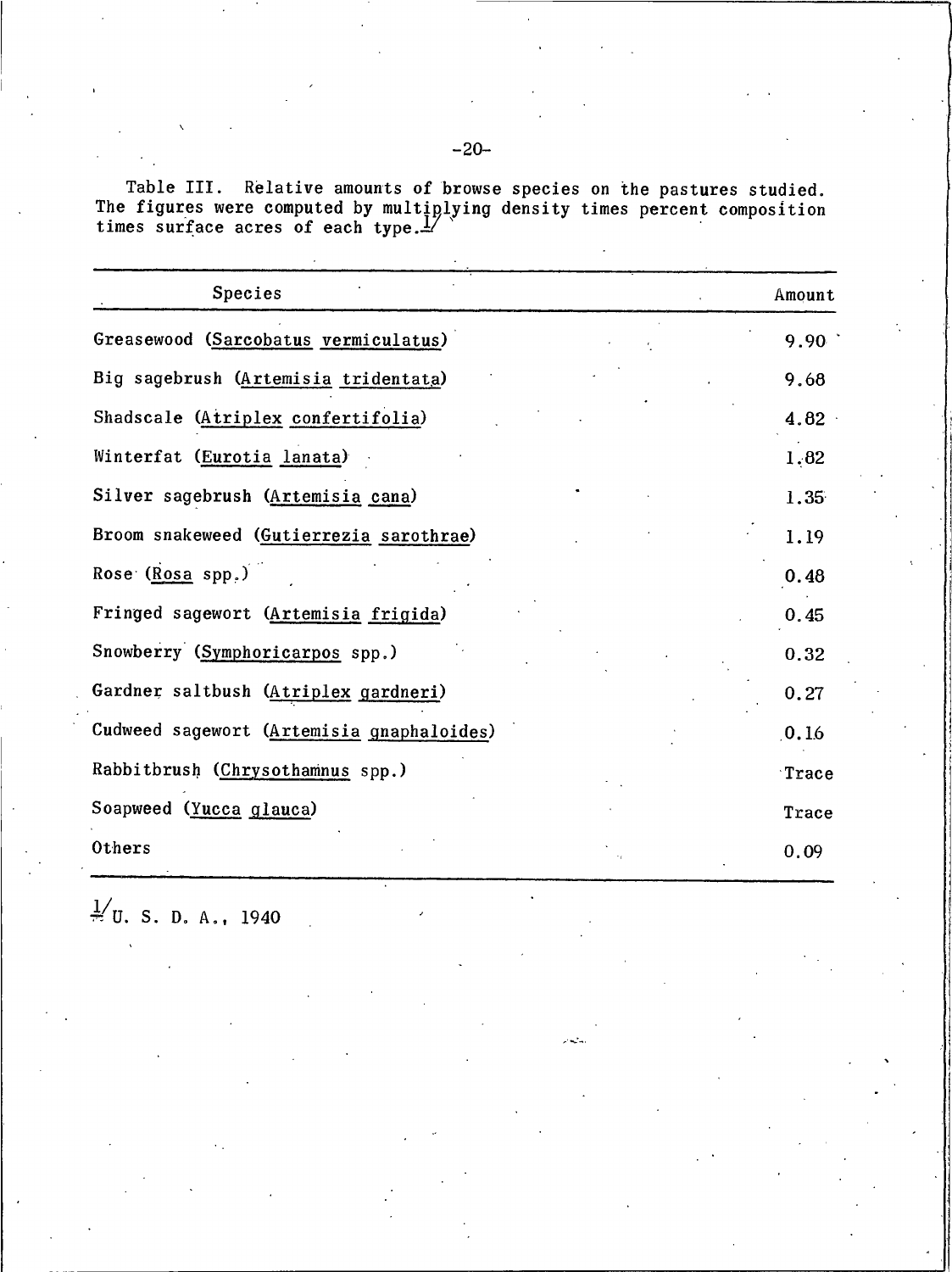plant was called an observation. In the case of winterfat, an observation included the entire plant. In the cases of shadscale, big sagebrush, and greasewood, an observation was a group of at least five twigs on a major branch which was arbitrarily selected. Each twig on each observation was measured at the beginning of the grazing season and the length recorded. All the observations were marked for future reference. At twenty-eight day intervals these observations were remeasured to determine their utilization.

In applying the last named method (Cook, Harris, and Stoddart) five. plants were selected at random in each replication except no plants were selected for winterfat because, due to its growth habit, the entire plant would have had to be taken for one observation of this species. At the beginning of the grazing season at least eight twigs from one major branch were clipped from each plant. These twigs were then air dried and weighed individually.

On February 22, 1951, the clipping procedure was repeated on the same plants as were sampled before. Because an inadequate sample had been clipped previously, the number of twigs clipped per plant was increased to ten or more, usually to about fifteen. These twigs were also dried and weighed individually, the difference between the two clippings giving the utilization on the sample plants.

The plan was to repeat the clippings on March 22, 1951, but since some growth had started on this date, this plan was abandoned. Because a very large amount of material would have been removed from pastures which are also used for grazing intensity studies, this method could not be used to

 $-21-$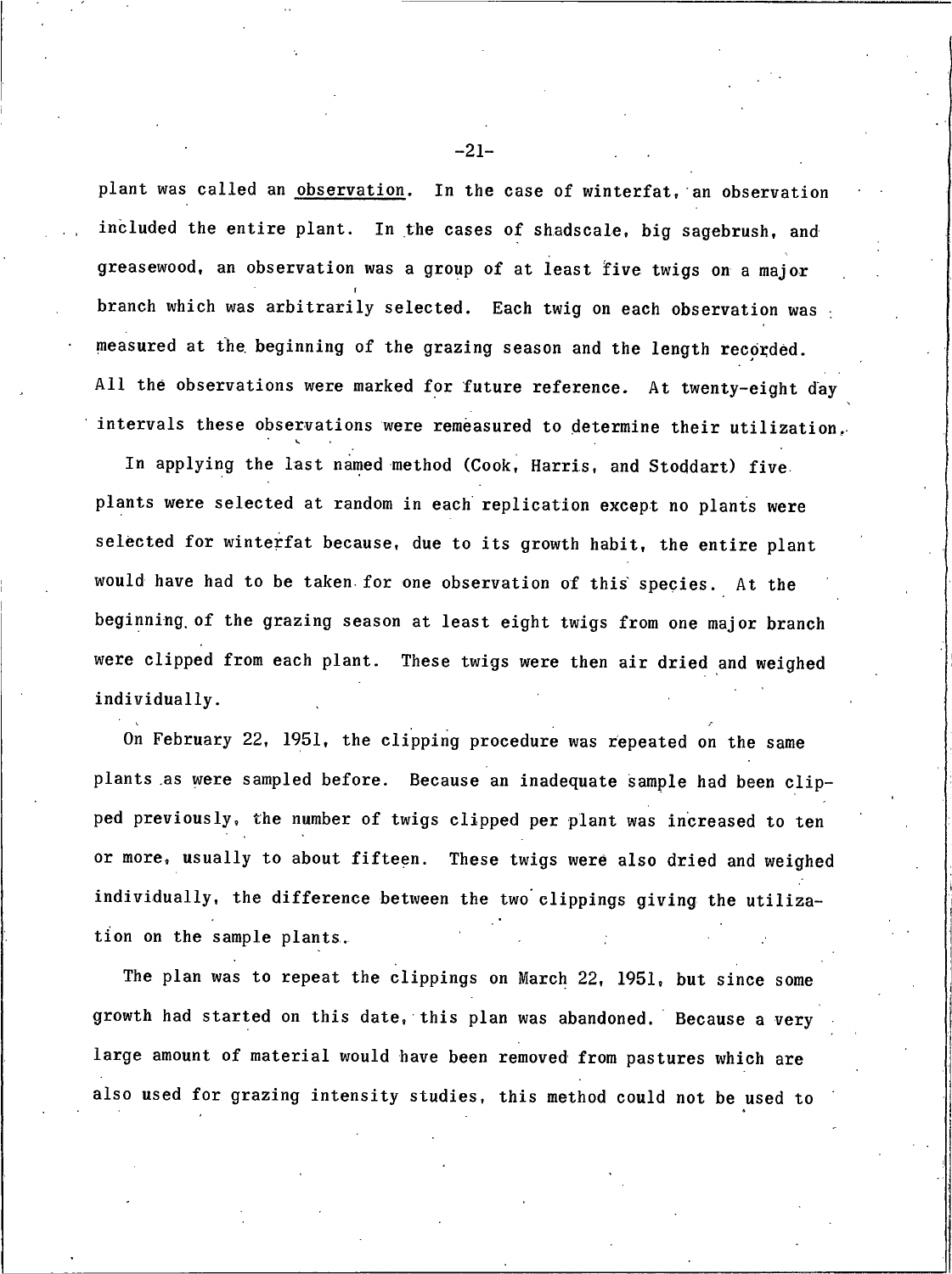determine a month-by-month utilization measure, and so was not continued during the second year.

Collection of material for chemical analyses: From the plants chosen for the twig length method of measuring utilization, a twelve gram composite sample for each study area, except the control, was clipped at each twentyeight day interval. In the case of winterfat, as the entire plant was measured for utilization, nearby plants were used for collection of the samples for chemical analyses. These samples were immediately packed in dry ice for preservation and shipped to the Chemistry Research Department of the Montana Agricultural Experiment Station for the determination of protein, phosphorus, and carotene of each sample. During the second season, sample size was increased to sixty grams of greasewood, and in addition to the individual analyses of protein, phosphorus, and carotene, a composite analysis was made to determine the amount of moisture, protein, ether extract, ash, crude fiber, phosphorus, calcium, carotene, magnesium, potassium, sodium, lignin, and chlorine. Through some mishap, no individual analyses were made at two dates for protein and phosphorus.

Grazing preference determination: At each sampling date that the cattle were actively grazing (ie., the dates when the cattle were not on feed) the cattle of pasture S (the pasture of moderate use) were observed in order to determine grazing preference. After a period of observation of about onehalf hour, a sample was collected to represent the material being grazed, both as to the kind of plants grazed and the amount of each taken. These samples were usually collected twice during the day, but during severe

.22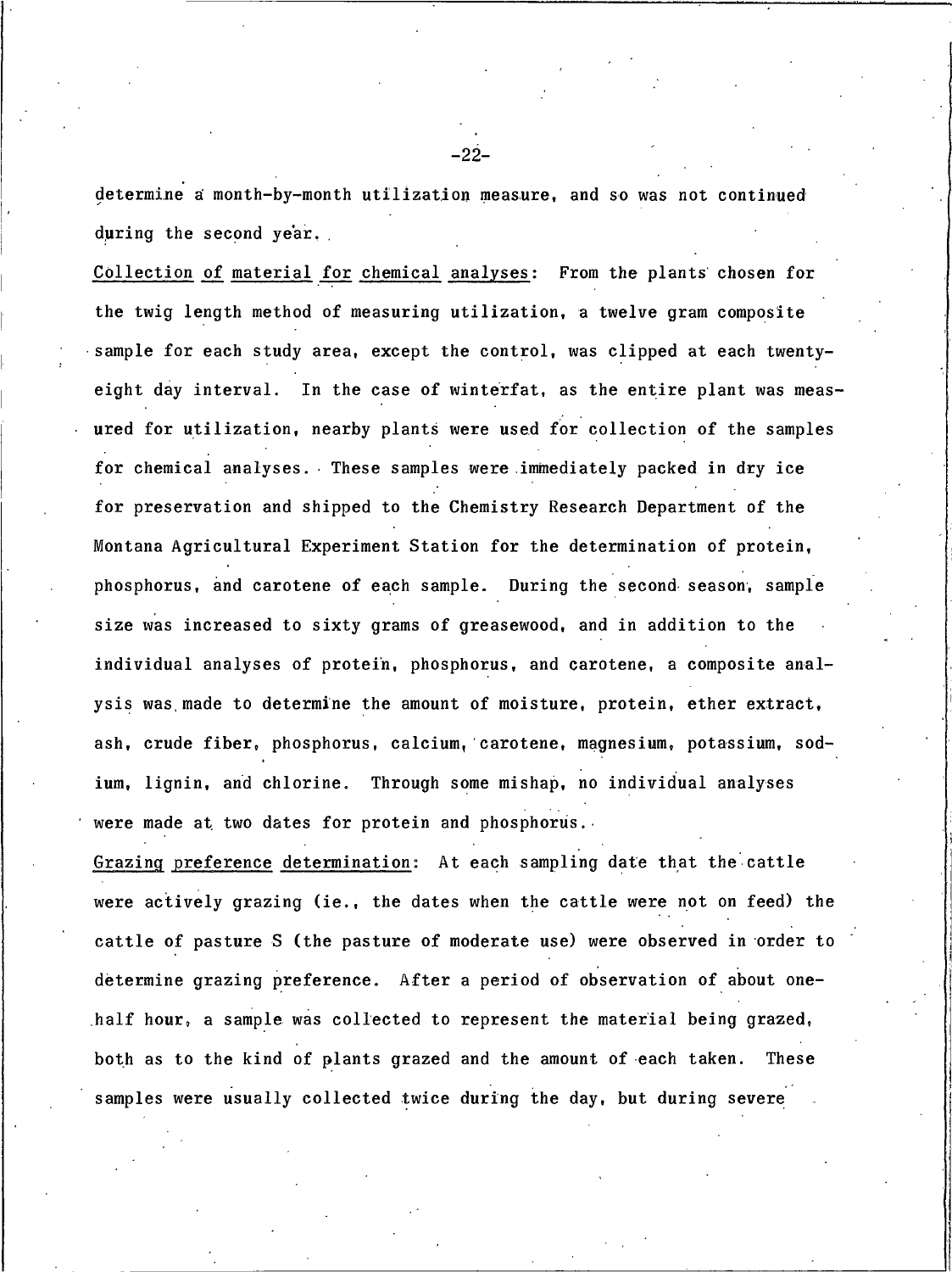weather, when the cattle spent much of their time in sheltered locations, only one sample was collected each day. The samples were then packed in dry ice and shipped to Chemistry Research for analyses.

Sampling for blood nutrients: At each twenty-eight day interval the cattle from these study pastures were brought to the central corrals for weighing. At the same time, about 40 cc of blood were collected from the jugular vein of five animals from each pasture. The same five animals were bled each month. These samples were packed in wet ice and sawdust and shipped to the Veterinary Research Laboratory of the Montana Agricultural Experiment Station for analyses of phosphorus, carotene, vitamin A, magnesium, and calcium. Methods of chemical analyses of browse nutrients: Association of Official Agricultural Chemists methods (1950) were used for determination of carotene, moisture, protein, ether extract, crude fiber, and ash. Protein determination was with mecuric oxide as a catalyst.

Phosphorus determination was by the method described by Allen (1940) and modified by Johnson and Giovanini (1949).

Magnesium determination was by the method described by Young and Gill  $(1951).$ 

Lignin determination was by the methods described by Peterson, Walden, and Hixon (1932); Ritter, Seborg, and Mitchell (1932); and Shervard and Harris (1932).

Calcium, sodium, and potassium determinations were by a flame photometer method developed by Baker (1951).

Methods of chemical analyses of blood nutrients: Phosphorus determination

 $-23-$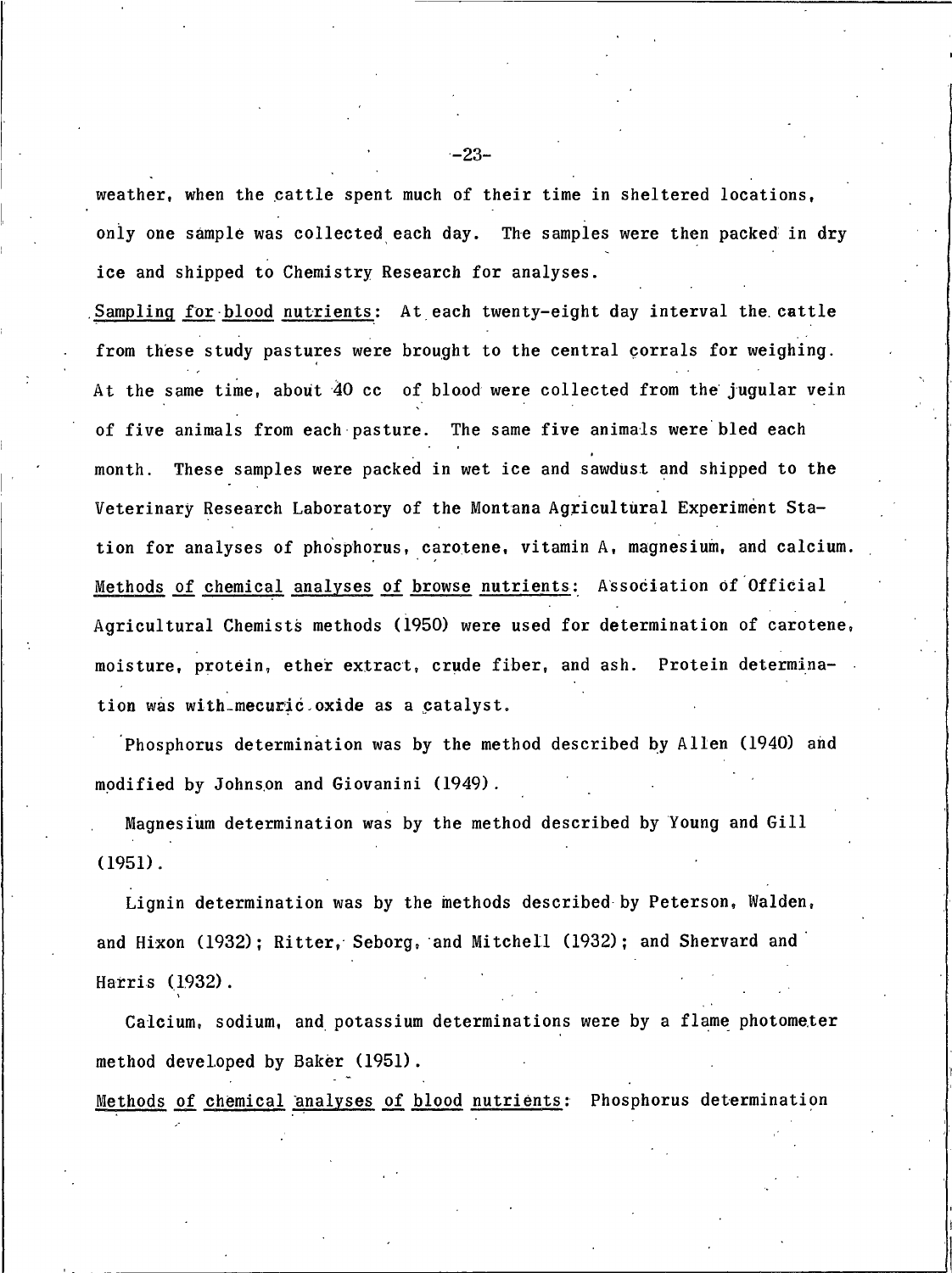was done by a slightly modified version of the method published by Fiske and Subbarow (1925).

Carotene and vitamin A analyses were by the method described by Boyer, Phillips, and Smith (1944).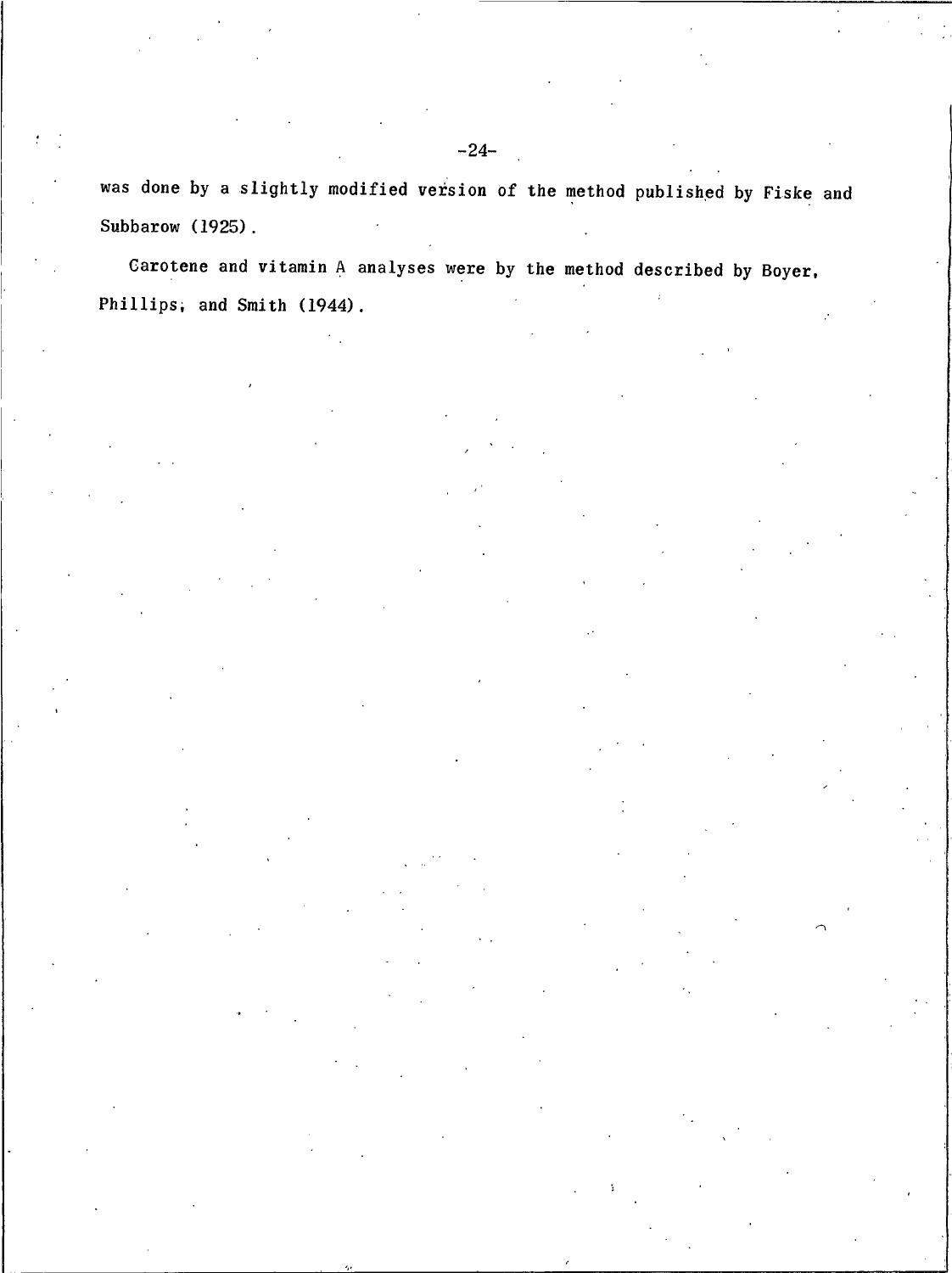## RESULTS AND DISCUSSION

#### **Blood Nutrient Analyses**

Phosphorus: Blood phosphorus levels (Tables IV and V) were in all cases below those observed by Thomas (1951) and most other workers, and were even as low as the deficient levels produced by Lewis (1951). In both years there was a highly significant variation between pastures (Appendix Tables I and II). Cows under heavy and light stocking had higher phosphorus than cows under moderate stocking. These differences may be influenced by vegetation of the pastures, as discussed later.

The variation of blood phosphorus levels between dates was highly significant for both seasons (Appendix Tables I and II). Each year as the winter grazing season began, phosphorus levels began to drop off, and in 1950-1951, continued to drop off until mid-season, and then began to slowly In 1951-1952 the phosphorus levels rose in December and then increase. began to drop and continued to drop until spring. Normally, the phosphorus levels were higher during the time hay was fed than during the immediately preceeding period. Analyses of the hay showed it to be higher in phosphorus than either the range grasses or browse. The phosphorus increase may be partly due to an increase in the total feed intake with the beginning of feeding, as well as an increase in the percentage of phosphorus in the feed. At no time were any of the usual external symptoms of a phosphorus deficiency observed.

Carotene: During the first season the blood carotene level (Table IV) on November 30 averaged 80 micrograms per 100 milliliters, and by February 22

 $-25-$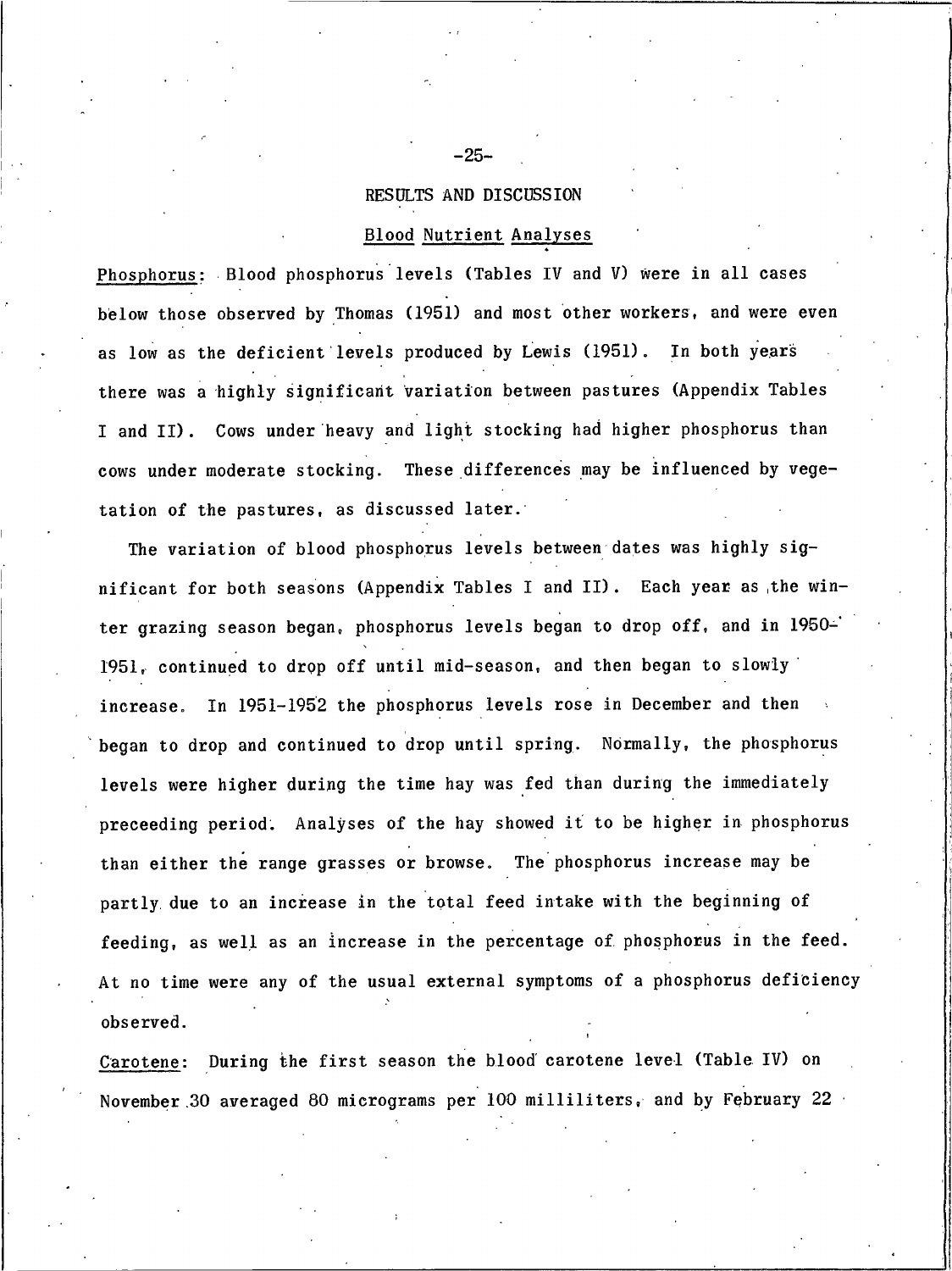| $11 - 30$<br>$\frac{12-28}{2}$<br>$1 - 24$<br>Date mean<br>$2 - 22$<br>Date mean<br>$3 - 22$<br>Date mean | Q<br>${\bf R}$<br>S<br>Date mean<br>Q<br>$\overline{\textbf{R}}$<br>S<br>Date mean<br>Q<br>${\bf R}$ | $-3.3$<br>3.2<br>2.7<br>3.0<br>3.3<br>2.8<br>2.3<br>2,8<br>2.1 | 81<br>63<br>96<br>80<br>57<br>48<br>46<br>50 | $mcg/100$ ml<br>39<br>39<br>40<br>39<br>34<br>36<br>33<br>34 |
|-----------------------------------------------------------------------------------------------------------|------------------------------------------------------------------------------------------------------|----------------------------------------------------------------|----------------------------------------------|--------------------------------------------------------------|
|                                                                                                           |                                                                                                      |                                                                |                                              |                                                              |
|                                                                                                           |                                                                                                      |                                                                |                                              |                                                              |
|                                                                                                           |                                                                                                      |                                                                |                                              |                                                              |
|                                                                                                           |                                                                                                      |                                                                |                                              |                                                              |
|                                                                                                           |                                                                                                      |                                                                |                                              |                                                              |
|                                                                                                           |                                                                                                      |                                                                |                                              |                                                              |
|                                                                                                           |                                                                                                      |                                                                |                                              |                                                              |
|                                                                                                           |                                                                                                      |                                                                |                                              |                                                              |
|                                                                                                           |                                                                                                      |                                                                |                                              |                                                              |
|                                                                                                           |                                                                                                      |                                                                |                                              |                                                              |
|                                                                                                           |                                                                                                      |                                                                | 45                                           | 28                                                           |
|                                                                                                           |                                                                                                      | 2.2                                                            | 42                                           | 33                                                           |
|                                                                                                           | S                                                                                                    | l:9                                                            | 47                                           | 33                                                           |
|                                                                                                           |                                                                                                      | 2.1                                                            | 44                                           | $-31$                                                        |
|                                                                                                           |                                                                                                      |                                                                |                                              |                                                              |
|                                                                                                           | Q                                                                                                    | 3.0                                                            | 44                                           | 23                                                           |
|                                                                                                           | $\mathbf R$                                                                                          | 2.8                                                            | 38                                           |                                                              |
|                                                                                                           | S                                                                                                    | 2.2                                                            | 40                                           | $\frac{23}{27}$                                              |
|                                                                                                           |                                                                                                      | 2.7                                                            | 41                                           | 25                                                           |
|                                                                                                           |                                                                                                      |                                                                |                                              | ÿ.                                                           |
|                                                                                                           |                                                                                                      | 3.6                                                            | 33                                           | 27                                                           |
|                                                                                                           | Q<br>R                                                                                               | 3.0                                                            | 29                                           | 24                                                           |
|                                                                                                           | S                                                                                                    | 2.3                                                            | 36                                           | 29                                                           |
|                                                                                                           |                                                                                                      | 3.0                                                            | 32                                           |                                                              |
|                                                                                                           |                                                                                                      |                                                                |                                              | 27                                                           |
|                                                                                                           | Season-long pasture means:                                                                           |                                                                | $\epsilon_{\rm in}$                          |                                                              |
|                                                                                                           | Q                                                                                                    | 3.0                                                            | 52                                           | 30                                                           |
|                                                                                                           | $\frac{R}{S}$                                                                                        | 2.8                                                            | 44                                           | 31                                                           |
|                                                                                                           |                                                                                                      | 2.3                                                            | 53                                           | 32                                                           |
|                                                                                                           |                                                                                                      | Least significant differences between means:                   |                                              |                                                              |
| Pasture means:                                                                                            | 5%                                                                                                   | .24                                                            | 8.0                                          | 2.9                                                          |
|                                                                                                           | 1%                                                                                                   | .32                                                            | 10.7                                         | 3.8                                                          |
| Date means:                                                                                               |                                                                                                      | 32                                                             |                                              |                                                              |
| y N                                                                                                       | $\frac{5}{3}$<br>$\frac{1}{6}$                                                                       | 42                                                             | $\begin{array}{c} 8.4 \\ 11.2 \end{array}$   | $\begin{array}{c} 3.7 \\ 5.0 \end{array}$                    |
|                                                                                                           |                                                                                                      |                                                                |                                              |                                                              |
|                                                                                                           |                                                                                                      |                                                                |                                              |                                                              |
|                                                                                                           |                                                                                                      |                                                                |                                              |                                                              |
|                                                                                                           |                                                                                                      |                                                                |                                              |                                                              |
|                                                                                                           |                                                                                                      |                                                                |                                              |                                                              |
|                                                                                                           |                                                                                                      |                                                                |                                              |                                                              |

Table IV. Phosphorus, carotene, and vitamin A pastures Q (heavily stocked), R (lightly stocked), during the winter of